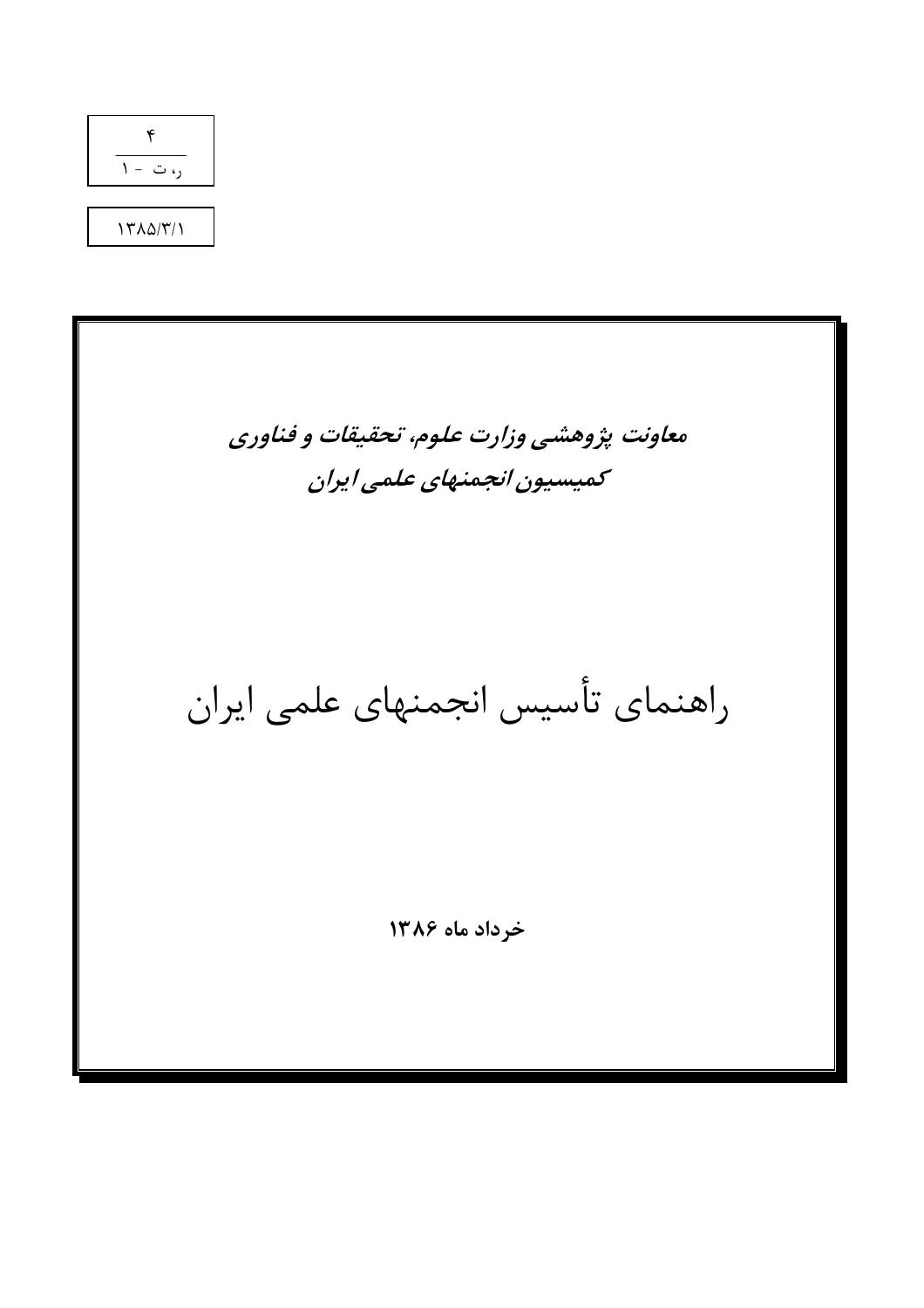#### فهرست مطالب

١. مقدمه ٢. فرآيند تأسيس انجمنهاي علمي ۳. مدارک مورد نیاز برای تأسیس انجمنهای علمی ۴. دویست و شصت و دومین مصوبه شورایعالی انقلاب فرهنگی ۵. آییننامه اجرایی دویست و شصت و دومین مصوبه شورایعالی انقلاب فرهنگی ۶. آییننامه داخلی کمیسیون انجمنهای علمی ۷. فرم تقاضای تأسیس انجمنهای علمی ۸. پرسشنامه مشخصات فردی اعضاء هیئت مؤسس ٩. اساسنامه نمونه ۱۰. مدارک لازم برای ثبت انجمن در اداره ثبت شرکتها و مالکیت صنعتی ١١. نمونه تقاضا نامه ثبت در اداره ثبت شركتها و مالكيت صنعتي ١٢. صور تجلسه نمونه مجمع عمومي عادي انجمن و صور تجلسه اولين جلسه هيأت مديره ۱۳. فهرست نام و نشانی انجمنهای علمی تحت پوشش وزارت علوم، تحقیقات و فناوری

- - ١۴. ضمائم (فرم خلاصه وضعيت)
- –۔ تكميل كامل فرم خلاصه وضعيت، سبب تسريع در روند تأسيس انجمن خواهدشد.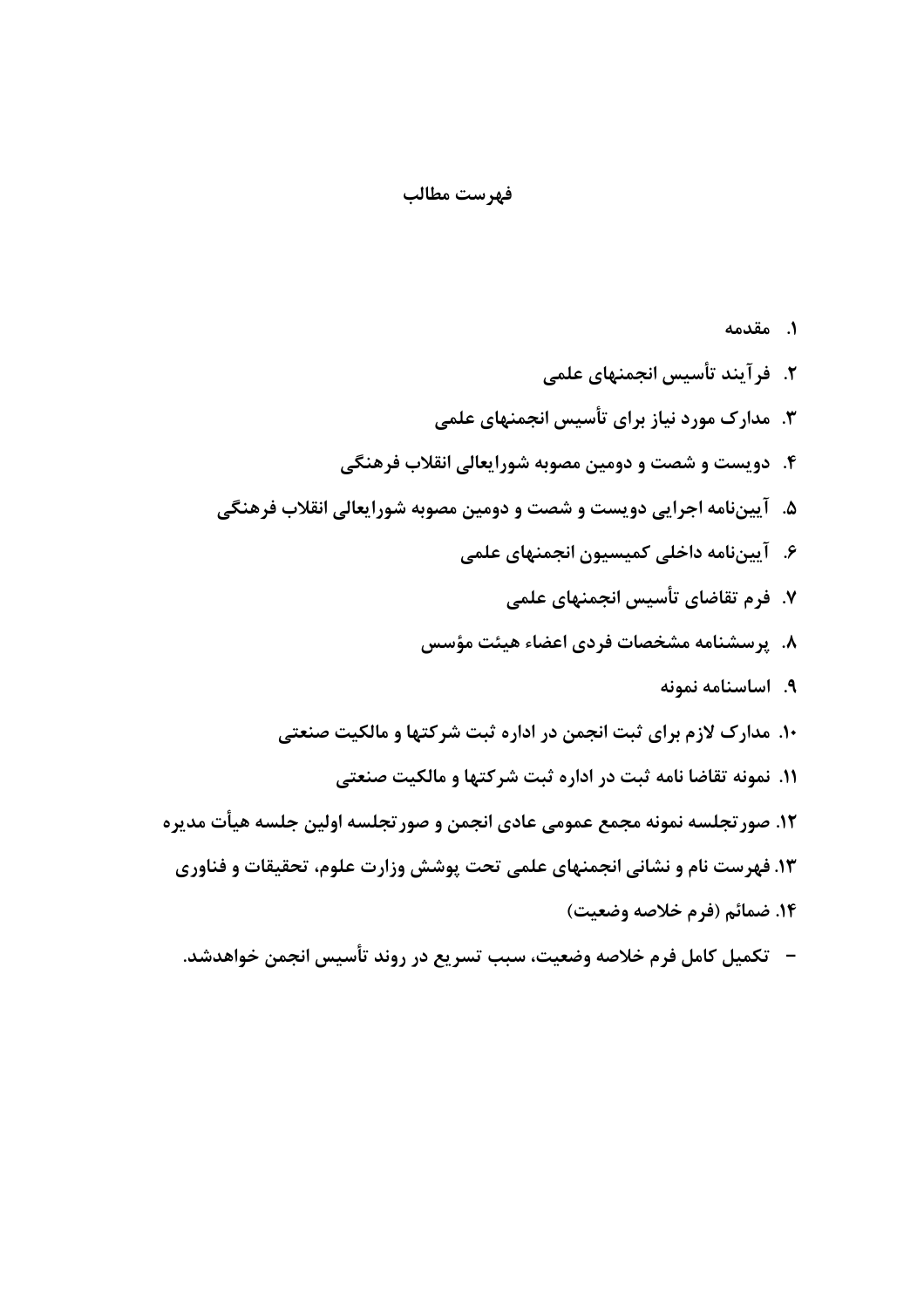مقدمه

اگر نهاد علم را شـامل مجموعــه افـراد (دانشــمندان، پژوهشـگران، نويســندگان، متخصصـان و …) ســازمانها و تشکلها (دانشگاهها، انجمنهای علمی، مراکز تحقیقاتی و …) و تجمعات (کنفرانسـها، سـمینارها، کارگاههـا و …)، امکانات و منابع (مراکز اسناد و کتابخانهها، کتب، مجلات و …)و هنجارها و روابط و قواعد و جو حاکم بدانیم (توکل ۱۵:۱۳۷۰-۱۴، رفیع پور ۱۳۸۱: ۲۶-۲۱)، در می پابیم که یکی از عناصر اصلی و زیر بنایی در ایـن نظـام نهـادی و سازمانی، مفهوم "اجتماع علمی" و وجود روابط و تعاملهای فکری و تخصصی در بین اعضای ایـن اجتمــاع و بــین اجتماعهای علمی در سطح دنیاست. وجود اجتماع علمی و همکاریهای رشتهای و بین رشتهای، علاوه بر آشنایی با تحولات و دستاوردهای جدید، و تدوین معیارهای ارزیابی قوت و ضعف کار علمی، امکان نظارت بر اعمال و اجرای هنجا,ها و ضوابط و جلوگیری از انحرافات و انباشت و پیشرفت در محیط علم و پژوهش را فراهم میکنــد. یکــی از ویژگی های مهم اجتماع علمی که – تحقیقاً پیشرفت در تولید و ترویج علم را سـرعت مـی بخشـد - فـراهم شـدن امکان ایجاد ارتباط بین دستاندر کاران علم و پژوهش است.

تاریخچه تشکیل انجمنهای علمی در ایران با تشکیل "جمعیت فیزیک و شیمی ایران" در سال ۱۳۱۰ هجـری شمسی با اجتماع تعداد کمی از فیزیکدانان کشور در آزمایشگاه فیزیک دانشکده علوم دانشسرای عالی آغاز شد. اما دیری نگذشت که به علت نبود ارتباطی منسجم و تعریف شده بین اعضاء، فعالیت این انجمن متوقف شد.

در حدود سال ۱۳۲۰ "کانون مهندسین ایران"، "مجمـع وکــلای دادگســتری" و "انجمـن مامــایی ایــران" نیــز فعالیت خود را آغاز کردند. در دهه ۱۳۳۰، "انجمن پزشکی" فعالیـت خـود را شـروع و در سـال ۱۳۴۰ بـه انتشـار نشریات مختلف گروههای پزشکی اقدام کرد.

در این دوره، که دوره اول فعالیت انجمنهای علمی ایران نامیده می شود، گروههـای کشــاورزی، علــوم پایــه و علوم انسانی فعالیت چشمگیری نداشـتند. البتـه در ایـن دوره، محفـلهـای خصوصـی و غیررسـمی از اسـتادان و دانشوران نیز تشکیل شد.

دوره دوم فعالیت انجمنهای علمی سالهای ۱۳۴۰ تا ۱۳۷۰ را در بر می گیرد. در ایـن دوره نقـش وزارت علـوم، تحقیقات و فناوری در تشکیل انجمنهای علمی محسوس بـود. در واقــع بیشــتر انجمنهــای علمــی بــا کمــک ایــن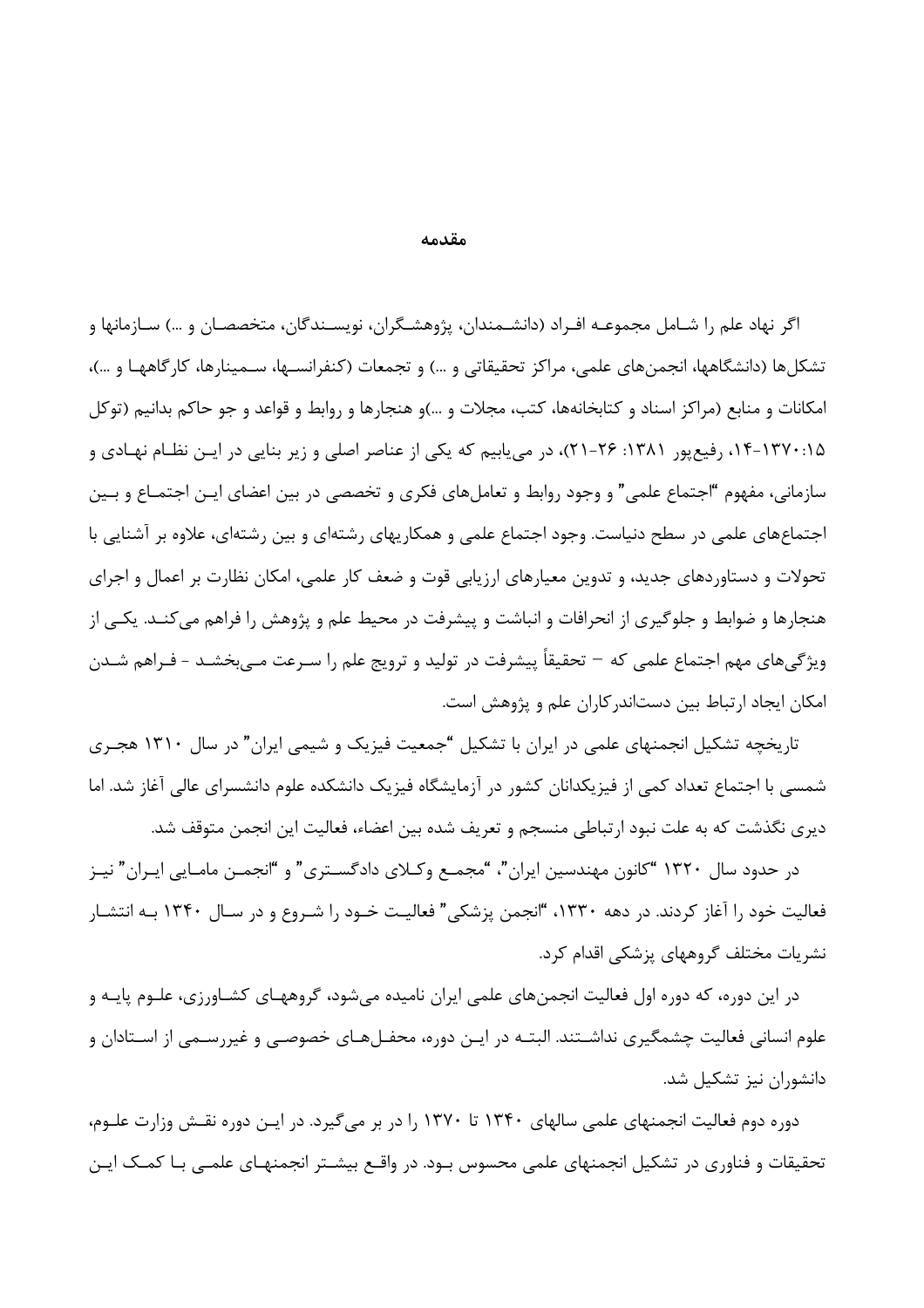وزارتخانه تشکیل شدند. این امر نتیجه آگاهی از نقش انجمنها در پیشبرد علم بود. شکل گیـری انجمنهـایی ماننــد "انجمن رياضي"، "انجمن مديريت"، "انجمن حسابداري" و "انجمن روانشناسي" با كمک وزارت علـوم، تحقيقـات و فناوری در آن سالها و تصویب طرح تشکیل انجمنهای علمی از سوی شورای هماهنگی دانشگاهها، جلوههـای بـارز آن رویکرد است.

به این ترتیب تا سال ۱۳۵۷، تعداد ۷۸ انجمن علمی در گروههای علوم پزشکی، علوم پایه، کشـاورزی، فنـی و مهندسی و علوم انسانی فعالیت خود را آغاز کردند.

پس از پیروزی انقلاب اسلامی و در سال ۱۳۶۲ مسئولیت انجمنها و مجـامع علمـی کشـور بـه وزارت علـوم، تحقیقات و فناوری واگذار گردید و دفتر همکاریهای علمی و بین|لمللـی، زیـر نظـر معاونـت پژوهشـی، اداره امـور انجمنها را برعهده گرفت. در سال ۱۳۶۶ نیز "آیینiلمه نحوه صدور تأسیس انجمنهای علمی کشـور" تـدوین شـد. این آییننامه به وزارت علوم، تحقیقات و فناوری اختیار داد مجوز تأسیس انجمنهای علمی را صادر یا فعالیتهـای آنها ,ا تأسد كند.

دوره سوم از سال ۱۳۷۰ آغاز شد در هفتم مهر ماه آن سال شورای عالی انقلاب فرهنگی مصـوبه شـماره ۲۶۲ خود را صادر کرد. براساس این مصوبه صدور مجوز تأسیس انجمنهای علمی، تجدید پروانه و نظارت بر حسن انجام کار آنها، بسته به مورد، برعهده وزارتخانههای علوم، تحقیقات و فنـاوری، بهداشـت و درمـان و آمـوزش پزشـکی و فرهنگ و ارشاد اسلامی نهاده شدهاست.

براساس مصوبه ٢۶٢، هماكنون كميسيون انجمنهاي علمـي ايـران در حـوزه معاونـت پژوهشـي وزارت علـوم، تحقیقات و فناوری صدور مجوز تأسیس انجمنهای علمی غیر پزشکی را برعهده دارد.

تاکنون ۱۲۲ انجمن علمی از کمیسیون انجمنهای علمی ایران مجوز دریافت کـردهانـد کـه از ایـن تعـداد ۱۶ انجمن در گروه علوم پایه، ۵۳ انجمن در گروه فنی و مهندسی، ۴۰ انجمن در گروه علوم انسـانی و ۱۳ انجمــن در گروه کشاورزی قراردارند.

با توجه به اهمیت انجمنهای علمی در آغاز هزاره سوم، بهعنوان حلقه مفقوده «جامعه مـدنی»، فـراهم کـردن بستر مناسب برای فعالیت این سازمانها امری مهم است.

بههمین منظور مجموعه حاضر تدوین یافته تا متقاضیان تأسیس انجمنهای علمی با مطالعـه آن بـا رونـد کـار کمیسیون انجمنهای علمی آشنا شوند و با آگاهی اولیه و اطلاع از مدارک مـورد نیـاز بـه تأسـیس انجمـن علمـی اقدام كنند.

این مجموعه حاوی کلیه ضمائم مربوط به تأسیس انجمنهای علمی از جمله: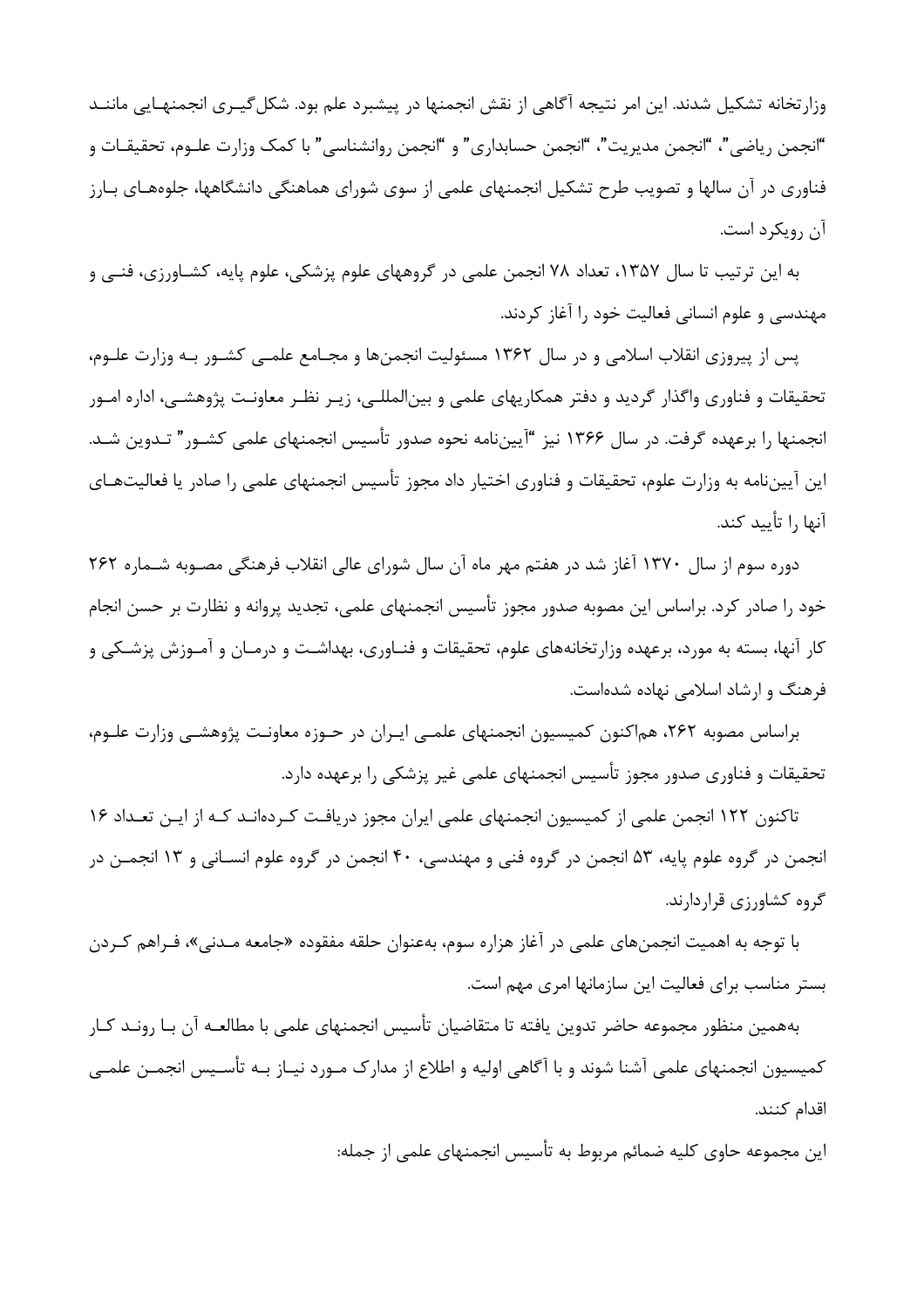فرم تقاضاي تأسيس، اساسنامه نمونه، پرسشنامه مشخصات فردي اعضاء هيأت مؤسـس، نمـودار گـردش كـار و …

است.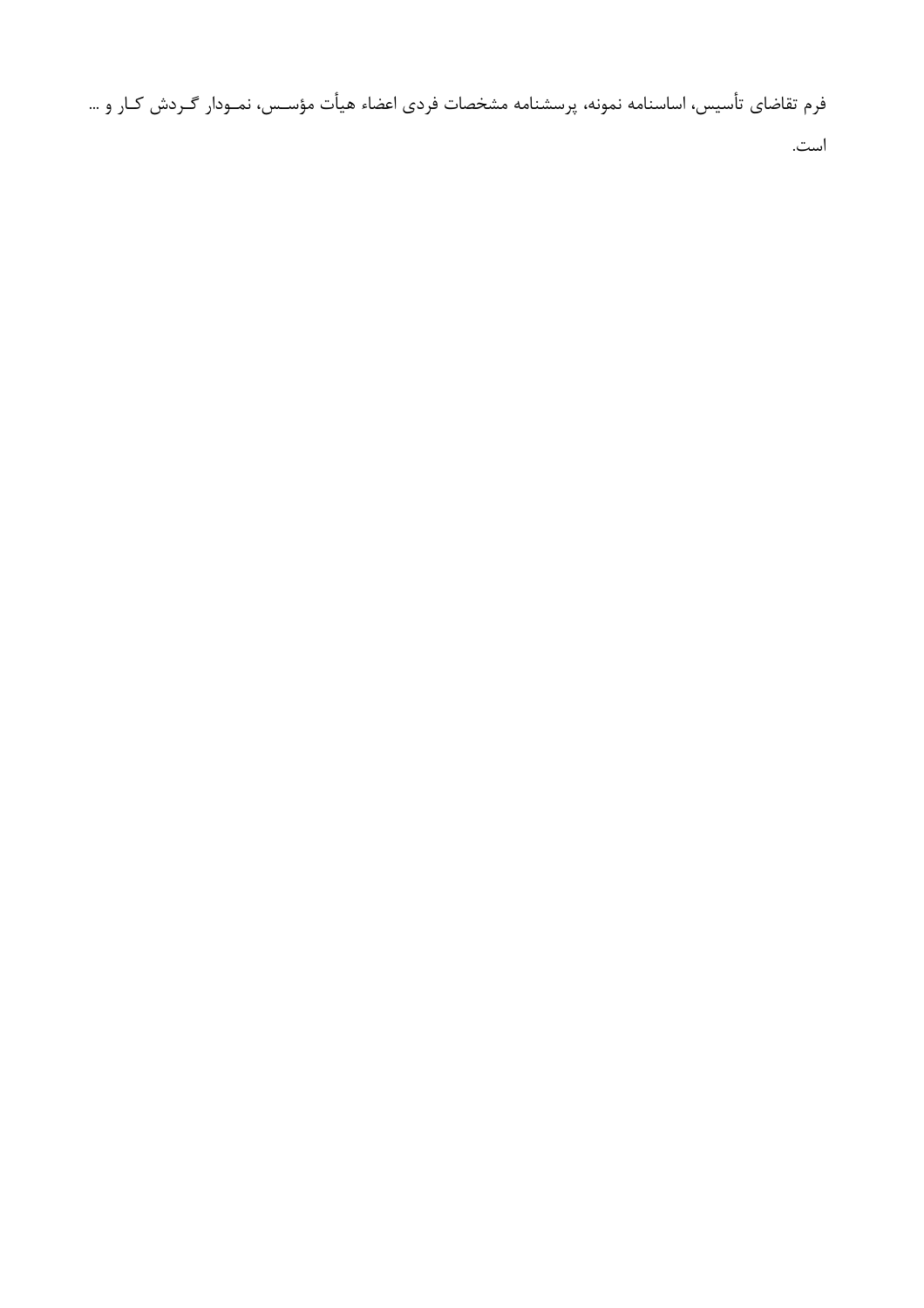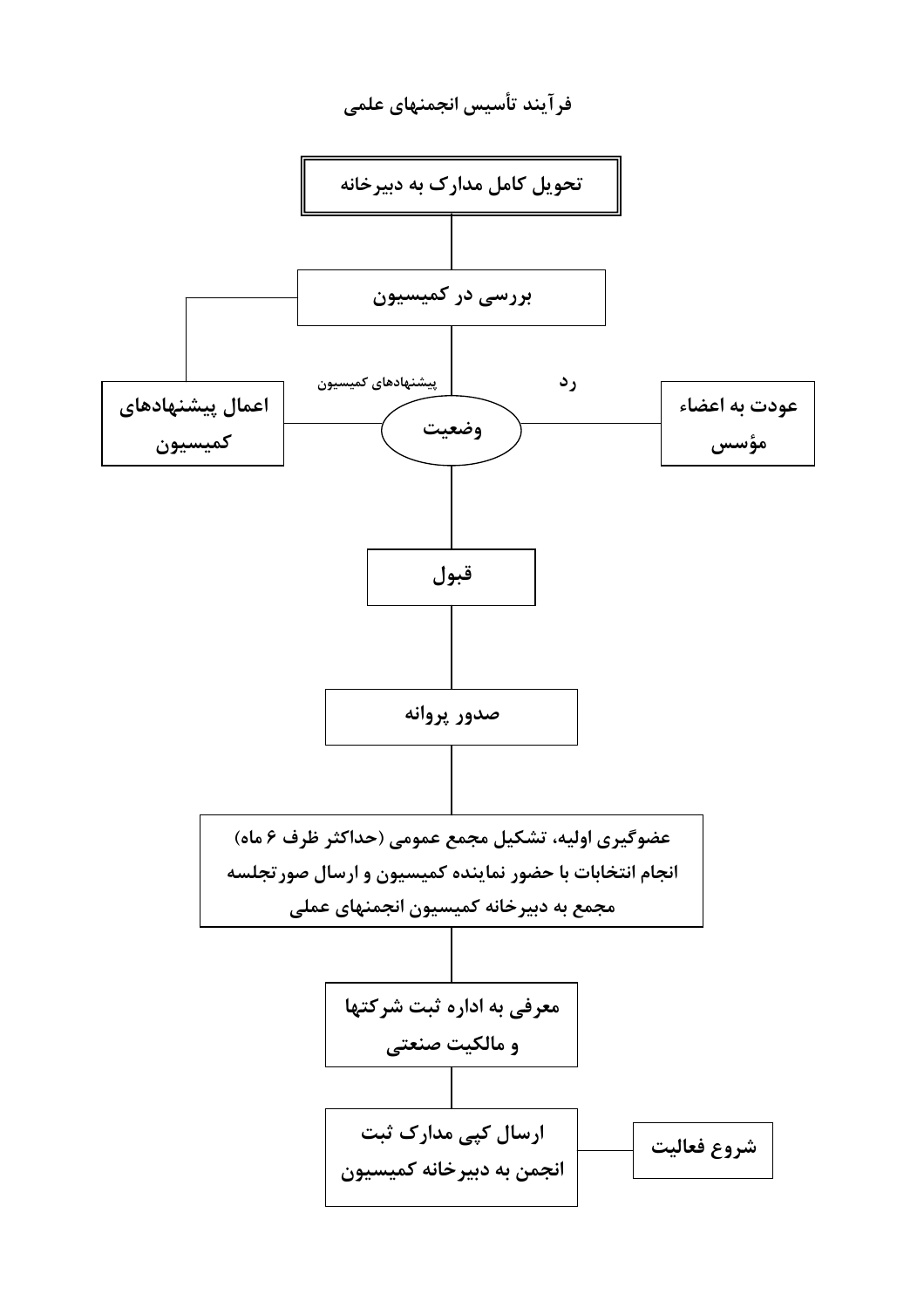

متقاضیان تأسیس انجمنهای علمی در زمان درخواست، لازم است به نکات زیر توجه کنند: الف- انجمن علمی به انجمنی اطلاق میشود که در یک رشته علمی مشخص (مصوب شورای عالی برنامـه ریـزی وزارت علوم، تحقیقات و فناوری) فعالیت کند. ب – تعداد اعضاء هيأت مؤسس حداقل ١٠ نفر باشند (با تركيب ٤٠٪ مرتبه علمي استادي و دانشياري) ج – اعضاء هيـأت مؤسـس افـراد شـناخته شـده هيـأت علمـى دانشـگاهها و مؤسسـات پژوهشـى و متخصصـين دستگاههای اجرایی، در رشته مورد نظر باشند.

د- به منظور مشارکت فعال و فراگیر بودن انجمنهـا، اعضـاء هیـأت مؤسـس نبایسـتی از یـک دانشـگاه، یـا یـک مؤسسه پژوهشی و یا یک دستگاه اجرائی خاص باشند.

\* توجه: اساسنامه بايد در ٣ نسخه اصلي تهيه شود و تمام صفحات آن ,ا اعضاء هيأت مؤسس امضا كنند. بنــابراين توصــيه میشود پس از تکمیل اساسنامه، یک نمونه از آن را برای بررسی اولیه به دفتر انجمنهای علمی ارائهفرمایید.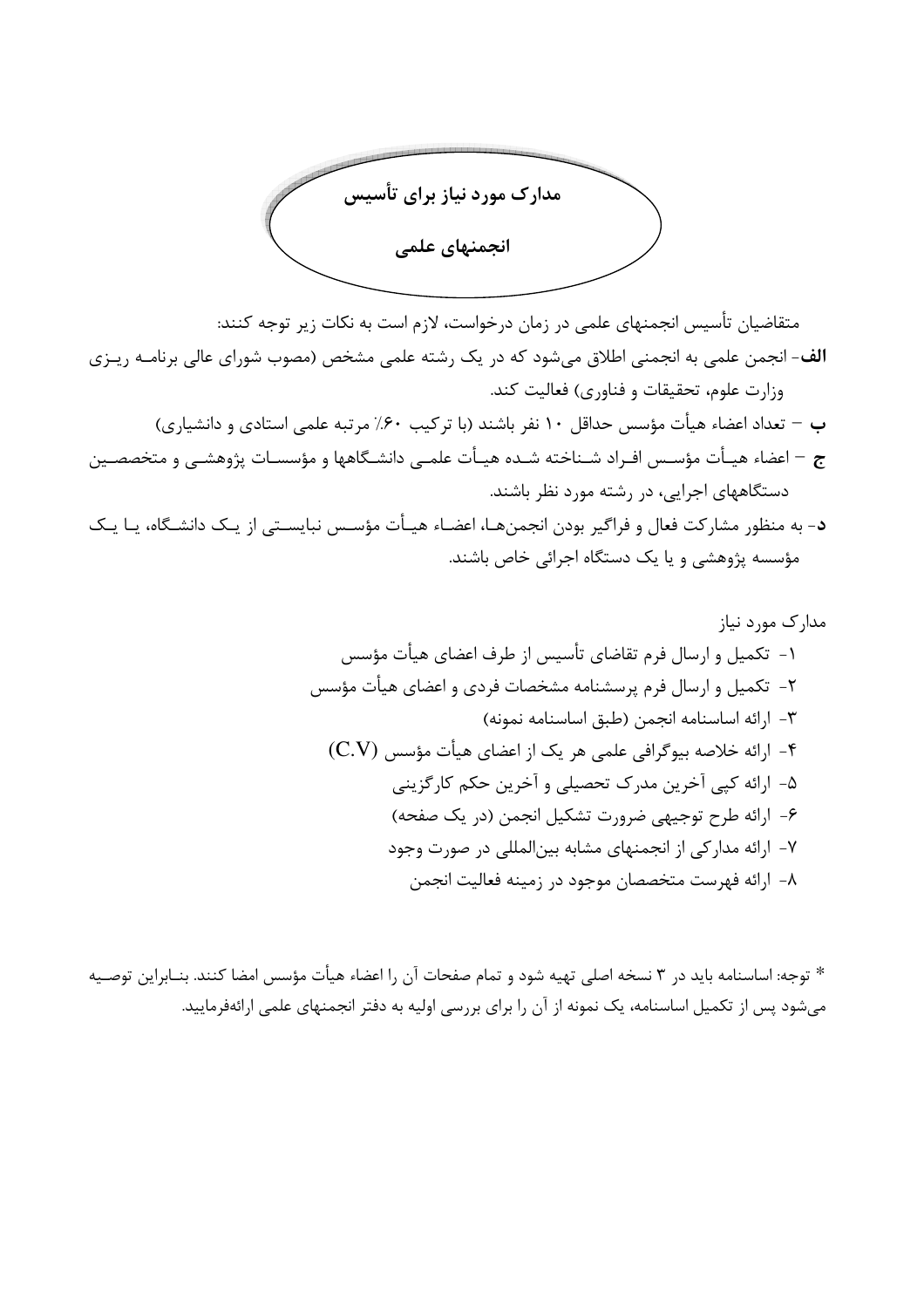### نحوه تشکیل و صدور تأسیس انجمنهای علمی و ادبی و هنری

#### جایگزین مصوبه شماره ۱۹۰۶/ دش مورخ ۷۰/۶/۵ شورایعالی

(مصوب دویست و شصت و دومین جلسه مورخ ۷۰/۸/۷ شورایعالی انقلاب فرهنگی)

م**اده ۱**) تأسیس انجمنهای علمی و ادبی و هنری و موافقت نهایی با تشکیل آنها و صدور مجوز تأسیس و تجدیـد پروانه و نظارت بر حسن انجام کار آنها بر حسب مورد بر عهده وزارت فرهنگ و آموزش عـالی، بهداشـت، درمـان و آموزش پزشکی و وزارت فرهنگ و ارشاد اسلامی است.

**ماده ۲**) انجمنهای علمی و ادبی و هنری جنبه غیر انتفاعی دارد و به فعالیت علمی و فنــی و هنـری و پژوهشــی رشته مربوط می پردازند و پروانه آنها به نام هیئت مؤسس صادر خواهد شد.

م**اده ٣)** اساسنامه این انجمنها و هر گونه تغییر در موارد آن باید به تصویب وزارت مربوط برسد. **ماده ۴**) رسیدگی به درخواست تأسیس انجمنهای مذکور و بررسی صلاحیت علمی و عمـومی هیئـت مؤسـس و هیئت مدیره و تصویب آنها با کمیسیونی است که تحت نظر وزیر مربوط تشکیل می گردد.

تبصره) یکی از اعضاء کمیسیونی که در وزارت بهداشت، درمان و آموزش پزشکی برای بررسـی انجمنهـای علمــی مربوط تشکیل میگردد باید از طرف سازمان نظام پزشکی تعیین شود.

م**اده ۵**) ترکیب کمیسیون ماده ۴ و شرح وظایف کمیسیون و چگونگی تشکیل هیئت بررسی تخلفات انجمنهـا و نحوه رسیدگی به تخلفات و تعطیل موقت، لغو پروانه و انحلال انجمنهـا مطـابق آئـیننامـهای خواهـدبود کـه بـه تصویب وزرای فرهنگ و آموزش عالی، بهداشت، درمان و آموزش پزشکی و فرهنگ و ارشاد اسلامی خواهدرسید. م**اده ۶**) این مصوبه در ۶ ماده و یک تبصره در دویست و شصت و دومین جلسه مورخ ۷۰/۸/۷ شـورایعالی انقــلاب فرهنگی به تصویب رسید و جایگزین مصوبه شماره ۱۹۰۶/ دش مـورخ ۷۰/۶/۵ منظـور و مصـوبه اخیـرالـذکر لغـو مے گر دد.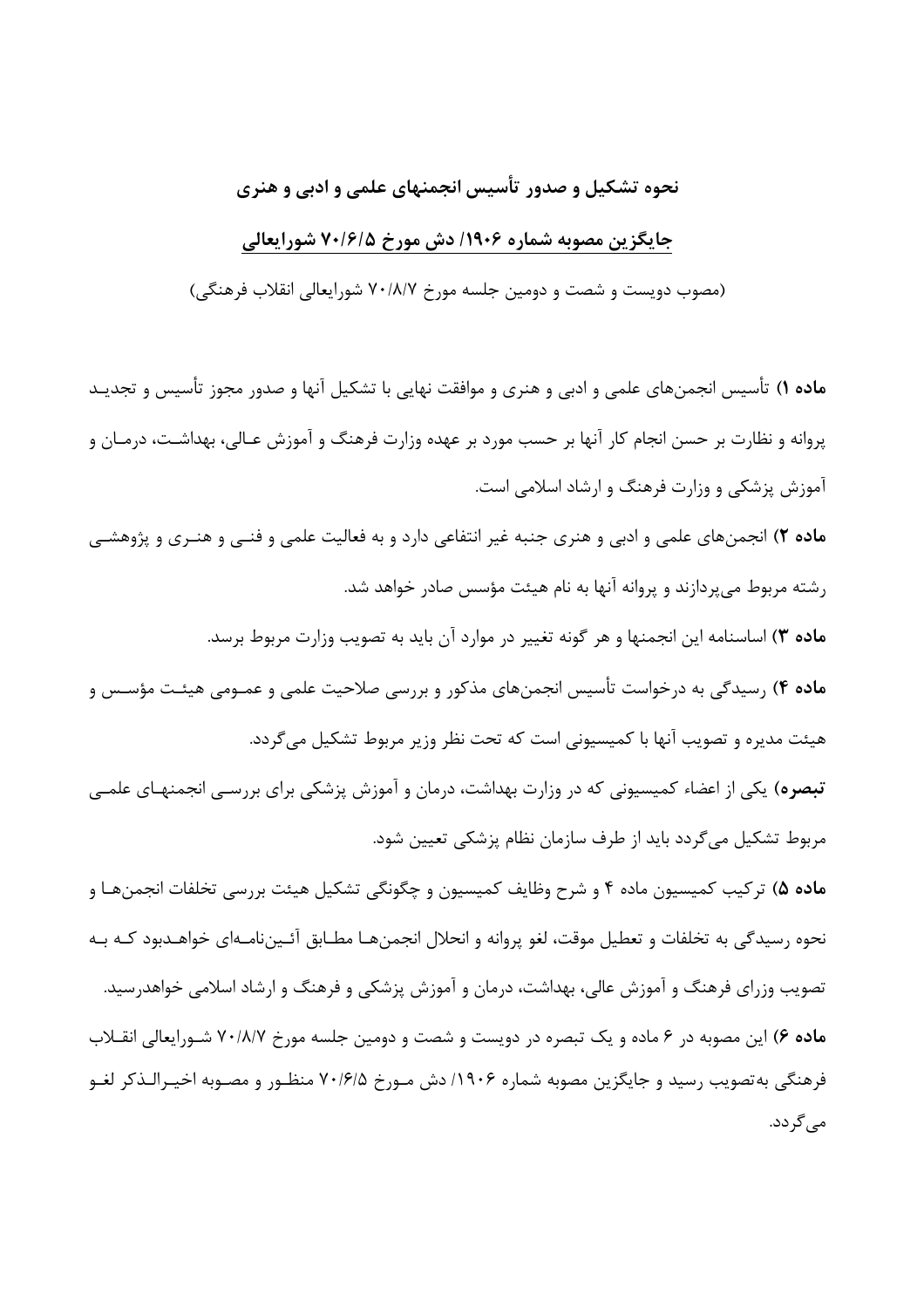### آئیننامه نحوه تشکیل و شرح وظایف کمیسیون موضوع ماده ۴ مصوبه دویست و شصت و دومین جلسه شوراي عالى انقلاب فرهنگي

م**اده ۱**– در جهت اجرای مصوبه دویست و شصت و دومین جلسه مورخ ۷۰/۸/۷ شورای عالی انقلاب فرهگی مبنی بر تأسیس انجمنهای علمی، ادبی و هنری کمیسیونی با ترکیب و شرح وظایف مندرج در این آییننامه در هر یک از وزارتخانههای فرهنگ و آموزش عالی، بهداشت، درمان و آموزش پزشـکی و فرهنـگ و ارشـاد اسـلامی تشـکیل مے گر دد. تبصره: رسیدگی به امور انجمنهای علمی غیر پزشکی در وزارت فرهنگ و آمـوزش عـالی انجمنهـای علمـی گـروه یزشکی در وزارت بهداشت، درمان و آموزش پزشکی و انجمنهای هنری در وزارت فرهنگ و ارشـاد اسـلامی انجـام خواهدشد.

ماده ٢- كميسيون از ۶ تا ٧ عضو به انتخاب وزير مربوط با تركيب ذيل تشكيل مي شود. *تبصر 1:* دو تا از سه نفر از مسئولان ذیربط وزارتخانه، مدیرکل یا مسئول حقوقی وزارت، سه تن از اعضـای هیـأت علمی دانشگاهها و مؤسسات آموزش عالی و پژوهشی کشور و در خصوص کمیسیون رسیدگی بـه امـور انجمنهـای هنري ۳ تن از صاحبنظران در امور فرهنگي و هنري. *تبصره ۲:* رییس کمیسیون با حکم وزیر مربوط منصوب میشود. تبصره ۰٫۳ مسئولیت تشکیل جلسات، ثبت و ضبط صورت مذاکرات، ابلاغ آرا و احکام کمیسیون و دعـوت از اعضـا

برای شرکت در جلسات با دبیر کمیسیون است که با حکم رییس کمیسیون از بـین اعضـای کمیسـیون یـا افـراد ذيصلاح غير عضو كميسيون منصوب مىشود. درصورت اخير دبير كميسيون بـدون حـق رأى در جلسـات شـركت خواهد کر د.

تبصره ۴: اعضای هیئت علمی موضوع تبصره ۱ برای مدت دو سال انتخاب می شوند و تجدید انتخاب آنها بلامــانع است.

*تبصره ۵:* رییس کمیسیون حسب مورد و لزوم میتواند از افراد صاحب نظر و متخصصن غیر عضو برای شرکت در جلسات و کسب نظر از آنها دعوت کند. در این حال افراد مدعو در رأی گیری شرکت نخواهندداشت.

ماده ۳- وظایف کمیسیون به شرح زیر است: ٣/١ – بررسي و تصويب دستورالعملها و روش اجرايي و ضوابط مورد عمل كميسيون و اجـراي آن پــس از تأييــد وزير ذيربط ۳/۲ – ٫سیدگی به درخواست تأسیس انجمن و صدور مجوز تأسیس ٣/٣ – بررسی صلاحیتهای علمی و عمومی اعضای هیأت مؤسس و هیأت مدیره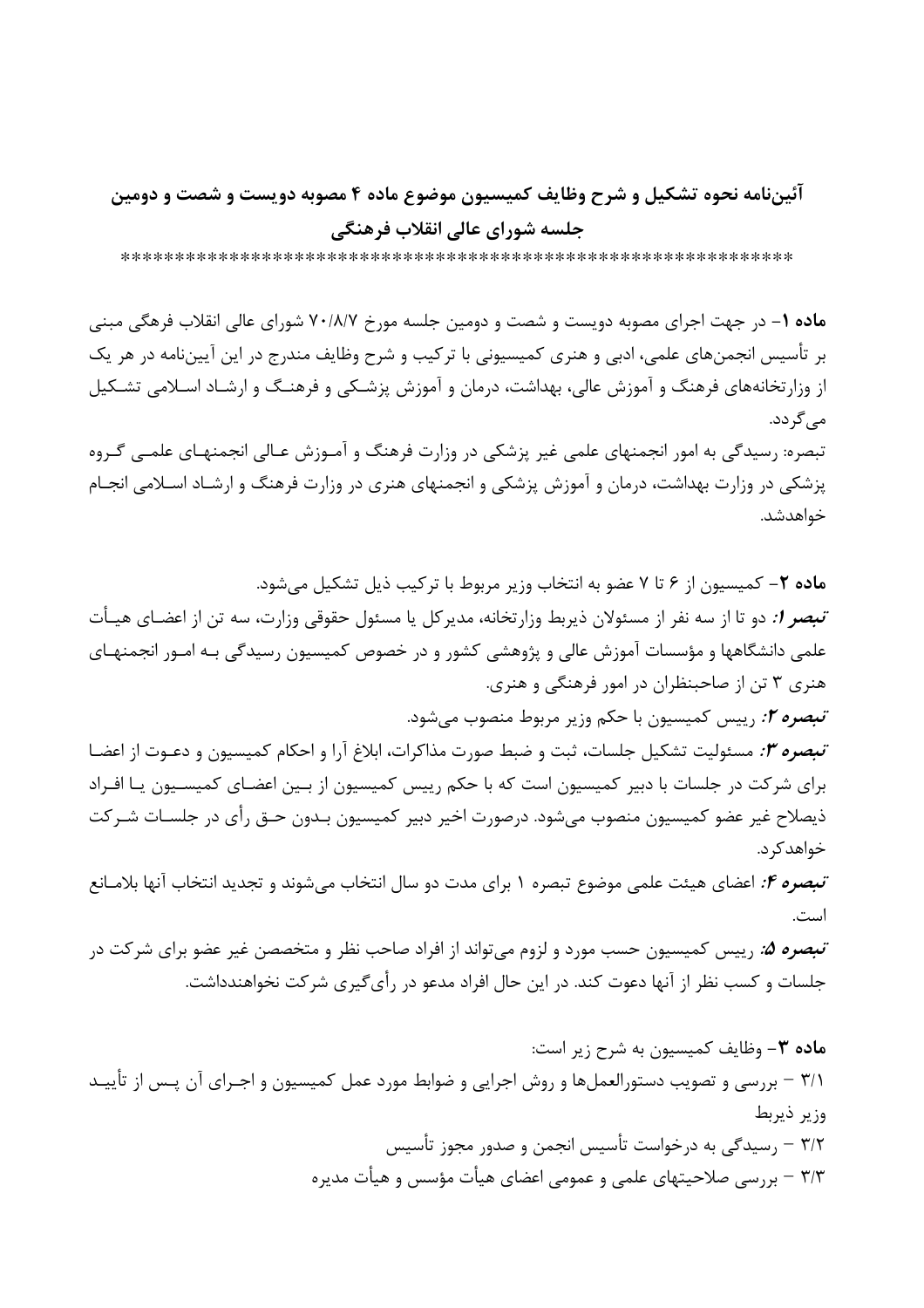٣/٤ – صدور مجوز تأسيس انجمن ٣/۵ – تصويب اساسنامه انجمن و تصويب هرگونه تغيير در اساسنامه مصوب ۳/۶ – تصویب آییننامهها و ضوابط مربوط به تشکیل هیأت بررسی تخلفات، نحوه رسیدگی بـه تخلفـات و تعیــین مجازاتهای مربوط ٣/٧ – تعيين هيأت بررسي تخلفات و هيأت نظارت بر عملكرد انجمنها ٣/٨ – تصويب آييننامه داخلي كميسيون ٣/٩ – تعیین نماینده برای نظارت بر حسن اجرای انتخابات انجمنها  $+1$ نظارت بر حسن انجام کار انجمنها  $-7/1$ ۰ ٣/١١ – تصويب تصميمات هيأت بررسي تخلفات

ماده ۴ – جلسات کمیسیون با حضور دو سوم اعضا رسمیت می یابد و تصمیم گیری درخصوص مسائل مطروحه بـه کسب حداقل ۴ رأی موافق مشروط خواهدبود.

ماده ۵ – کمیسیون می تواند حسب مورد و نیاز برای رسیدگی به صلاحیتهـای علمـی و عمـومی اعضـای هیـأت مؤسس و یا هیأت مدیره انجمنها نسبت به تشکیل کمیتههای تخصصی اقدام کند. تبصره ١: انتخاب افراد غير عضو كميسيون براي عضويت در كميتههاي تخصصي بلامانع است. تبصره ۲: آرای کمیته تخصصی درصورت تنفیذ از سوی کمیسیون معتبر شناخته خواهدشد.

ماده ۶ – تقاضاي تأسيس انجمن بايد توسط هيأت مؤسس انجمن كه در هـيچ حـال تعـداد آنهـا از ۳ نفـر كمتـر نخواهدبود همراه اساسنامه پیشنهادی به کمیسیون ارسال گردد. تبصره: تقاضاي تأسيس انجمن در صورتي كه انجمني به همان نام يا با همـان نــوع فعاليــت در آن رشــته موجــود باشد يذيرفته نخواهدشد.

ماده ۷ – اعضای هیئت مؤسس و هیئت مدیره باید دارای شرایط زیر باشند: ٧/١ - تابعيت ايران ۷/۲ – التزام به قانون اساسی جمهوری اسلامی ایران ٧/٣ – نداشتن سوء پیشینه کیفری، نداشتن نقش مؤثر در تحکیم رژیـم گذشـته و عـدم وابسـتگی بـه احـزاب و گروههای محارب با نظام ۷/۴ – داشتن سطح تحصیلی و تجارب علمی، فنی، ادبی و هنری مناسب حسب مـورد بـه تشـخیص کمیسـیون مربوط

> ماده ۸ – اساسنامه پیشنهادی هیأت مؤسس باید حاوی نکات زیر باشد: ٨/١ – هدف از تشكيل انجمن، موضوع فعاليت و نام آن ٨/٢ – اركان تشكيلات، شرح وظايف، حدود اختيارات و مسئوليت هر ركن ٨/٣ – شرايط عضويت در انجمن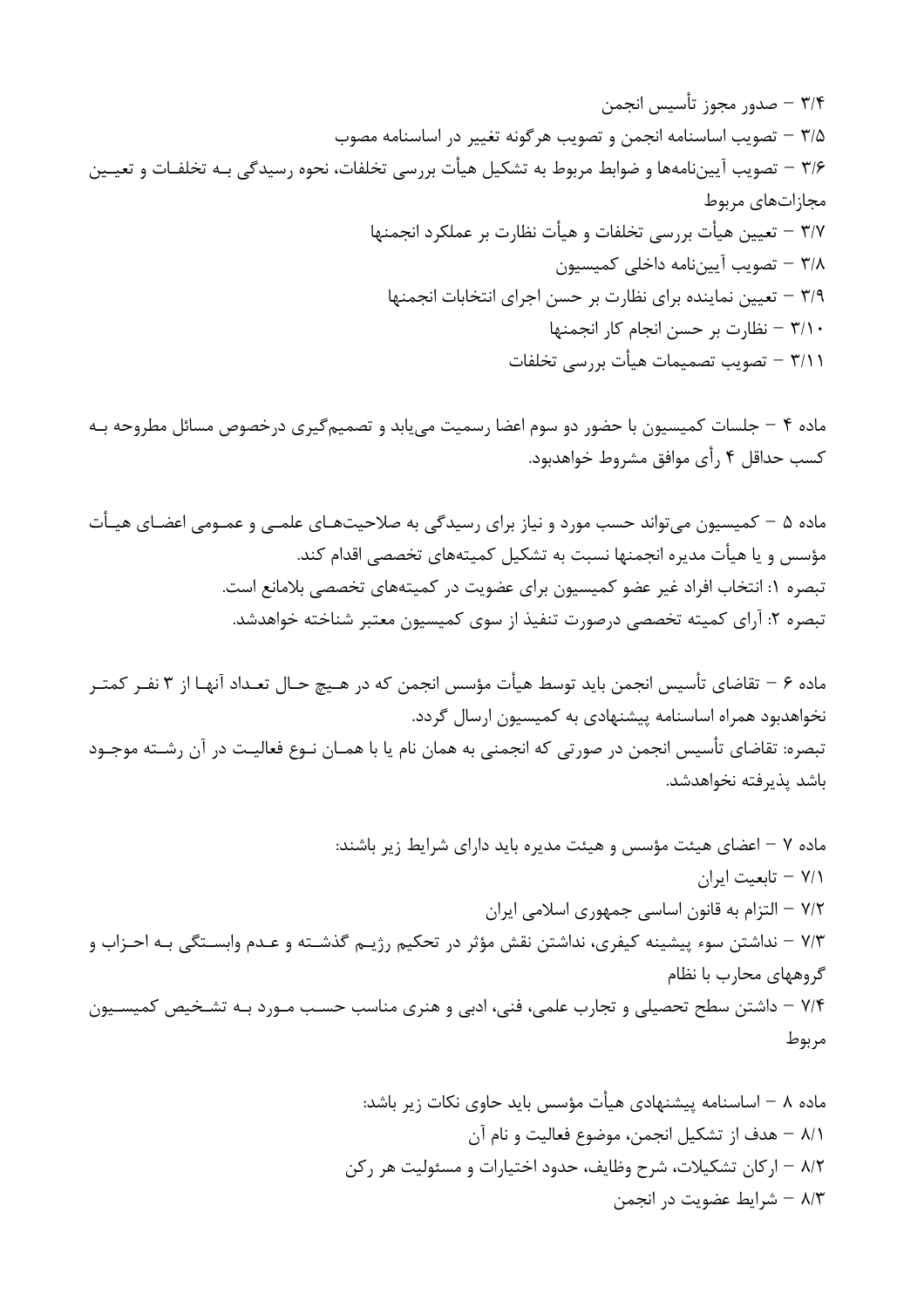ماده ۹ – پس از صدور مجوز تأسیس انجمن، هیئت مؤسس می تواند برابر مقررات مربوط نسبت بـه ثبـت انجمــن اقدام كند.

ماده ۱۰ – هیئت مؤسس موظف است ظرف مدت ۶ ماه از صدور تأسیس انجمن طبق اساسنامه نسبت به تشکیل مجمع عمومی و برگزاری انتخابات اقدام و هیأت مدیره منتخب را به کمیسیون معرفی کند. تبصره ١: جلسه مجمع عمومي با رعايت شـرايط منـدرج در اساسـنامه مصـوب بـا حضـور نماينـده تـامالاختيـار كميسيون مربوط رسميت مي يابد. تبصره ٢: هيئت مديره انتخابي پس از تأييد كميسيون رسميت مي يابد.

ماده ١١ – مدت اعتبار پروانه صادره حداكثر ۴ سال است و انجمن موظف است سـه مـاه قبـل از انقضـاى مـدت مذکور درخواست تجدید پروانه انجمن را به کمیسیون تسلیم نماید.

ماده ۱۲ – بهمنظور نظارت بر فعالیتهای انجمنها و نیز رسیدگی به تخلفات احتمالی آنها هیــأت رســیدگی بــه تخلفات با تركيب زير تشكيل مىشود: تبصره ۱: یک نفر از مسئولان اجرایی وزارت و یک نفر از اعضای هیأت علمی یـا صـاحبنظرانی کـه در کمیســیون عضويت دارند به انتخاب كميسيون، مدير كل يا مسئول حقوقي وزارتخانه، يكنفر حقوقدان به انتخاب كميسيون. تبصره ٢: مدت عضويت اعضاي هيأت دو سال است و انتخاب مجدد آنان بلامانع است. تبصره ٣: مسئول اجرايي وزارت، سمت دبيري هيأت را برعهده خواهدداشت. تبصره ۴: جلسات هيأت با حضور دبير و دو عضو ديگر رسميت مي يابد و تصميمها با اكثريت سه رأى موافق اتخــاذ مىشود.

ماده ۱۳ – تنبیهاتی که براساس پیشنهاد هیأت و تصویب کمیسیون در مورد انجمنهای علمــی مــی;توانـد اعمــال شود به شرح زیر است: ۱۳/۱ – تذکر کتبی ١٣/٢ - تعطيل موقت از سه ماه تا يكسال ۱۳/۳ – لغو پروانه و انحلال انجمن تبصره – هرگاه انجمن مرتکب خلاقی شود که بنا بر قوانین کشوری مستوجب کیفر باشد پرونده مربوط به مراجع ذیصلاح قضایی ارسال خواهدشد.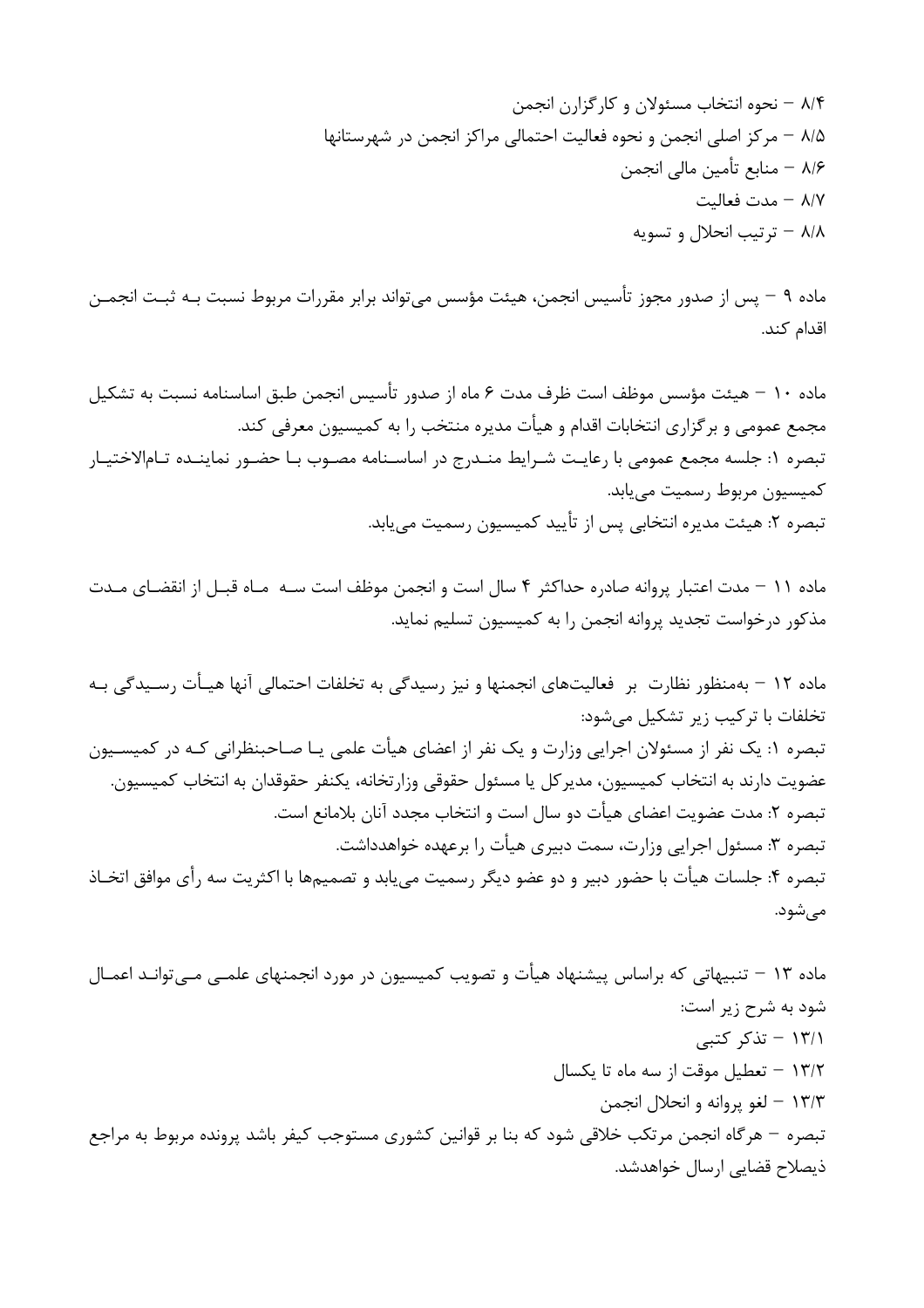ماده ۱۴ – از این پس کلیه امور مربوط به انجمنهای علمی و هنری موجود که پیش از این با مجوز وزارت کشـور تأسیس شدهاند، بر اساس ضوابط این آییننامه و از طریق کمیسیون مربوط انجام خواهدشد.

این آییننامه در ۱۴ ماده و ۱۶ تبصره و ۲۶ بند در تاریخ --------------- به تصـویب وزرای فرهنـگ و آمـوزش عالی، بهداشت، درمان و آموزش پزشکی و فرهنگ و ارشاد اسلامی رسیده است و از تاریخ ابلاغ لازمالاجرا است.

> دكتر مصطفى معين سید محمد خاتمی وزير فرهنگ و آموزش عالي وزیر فرهنگ و ارشاد اسلامی

> > دکتر رضا ملکزاده وزیر بهداشت، درمان و آموزش پزشکی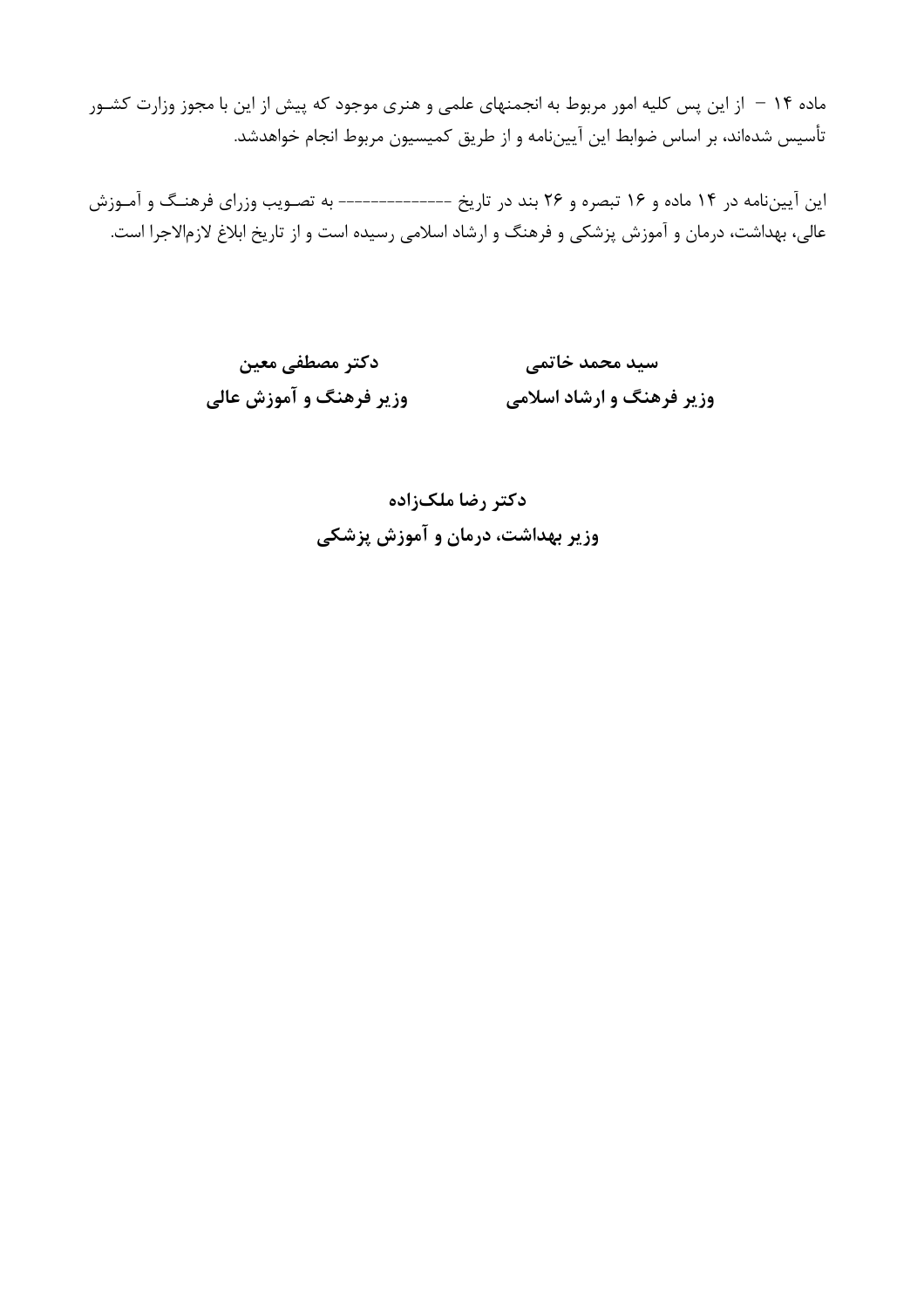### آييننامه داخلي كميسيون انجمنهاي علمي ايران

#### مقدمه

در اجرای ماده ۳ آییننامه نحوه تشکیل و شرح وظایف کمیسیون موضوع مـاده ۴ مصـوبه دویسـت و شصـت و دومین جلسه شورای عالی انقلاب فرهنگی و به منظور فراهم ساختن تسهیلات لازم بـرای صـدور مجـوز تأسـیس انجمنهای علمی و نیز تدوین ضوابطی که در آییننامه مذکور بوضوح بیان شدهاست، دسـتورالعمل زیـر پیشـنهاد مے گردد.

۱- نحوه رسیدگی

۲- نحوه تصویب

**٣**- شرايط هيئت مؤسس:

۴ – نام انجمن: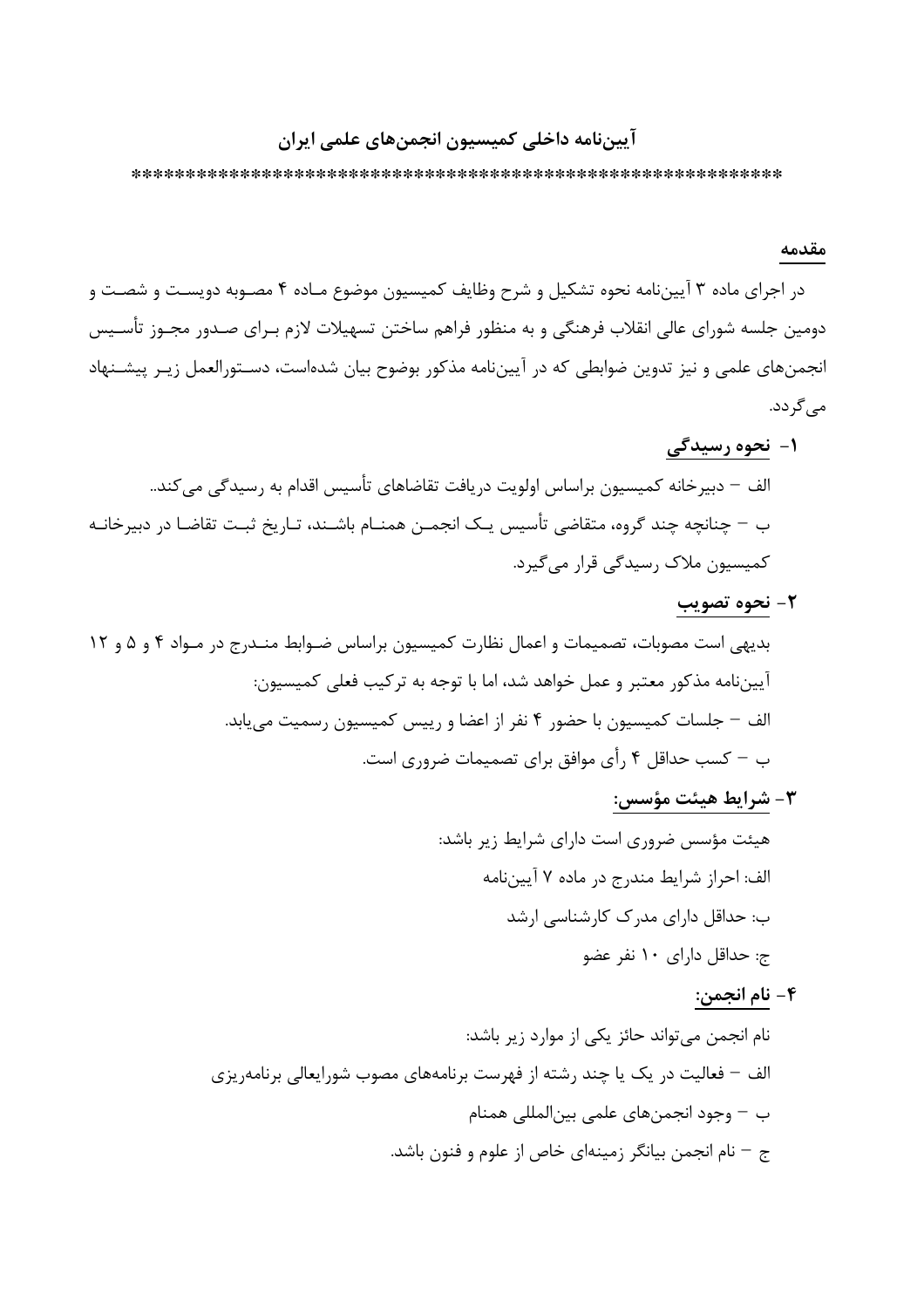

وزارت علوم، تحقیقات و فناوری معاونت پژوهشي دفتر انجمنهای علمی ایران

اینجانبان امضاء کنندگان ذیل تقاضای تأسیس انجمن با مشخصات زیر را داریم تا در چهارچوب مصوبه دویسـت و شصت و دومین جلسه مورخ ۱۳۷۰/۸/۷ شورایعالی انقلاب فرهنگی و آئیننامه اجرائی آن فعالیت نمائیم.

١. نام كامل انجمن:

٢. نام انجمن به انگلیسی:

۳. مراکز اصلي و نشاني کامل انجمن:

مشخصات اعضاى هيئت مؤسس انجمن:

| محل امضاء | محل کار | مرتبه علمى | رشته و مدرک | نام و نام خانوادگی | رديف |
|-----------|---------|------------|-------------|--------------------|------|
|           |         |            | ۔<br>تحصیلی |                    |      |
|           |         |            |             |                    |      |
|           |         |            |             |                    |      |
|           |         |            |             |                    |      |
|           |         |            |             |                    |      |
|           |         |            |             |                    |      |
|           |         |            |             |                    |      |
|           |         |            |             |                    |      |
|           |         |            |             |                    |      |
|           |         |            |             |                    |      |
|           |         |            |             |                    |      |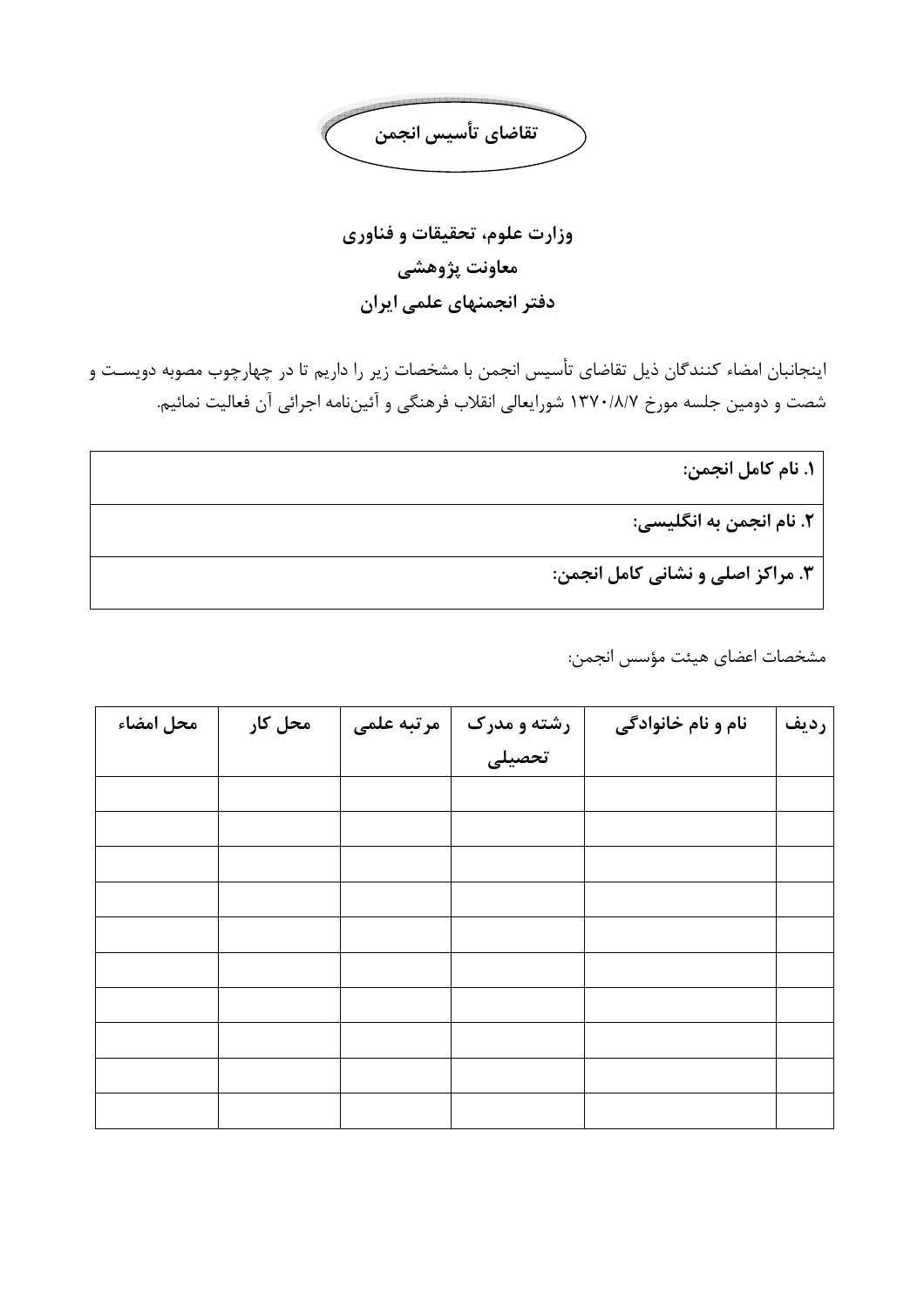| وزارت علوم، تحقیقات و فناوری     |  |
|----------------------------------|--|
| معاونت پژوهشی                    |  |
| دفتر كميسيون انجمنهاي علمى ايران |  |
| پرسشنامه مشخصات اعضای هیئت مؤسس  |  |
| ۱.   مشخصات فردي:                |  |
|                                  |  |
|                                  |  |
| ۲. نشانی:                        |  |
|                                  |  |
|                                  |  |
|                                  |  |
| تلفن محل کار :                   |  |

| سال دريافت | نام شهر | نام کشور | نام مؤسسه آموزشی | رشته تحصیلی | مدرک   |
|------------|---------|----------|------------------|-------------|--------|
| مدرک       |         |          |                  | و تخصصی     | تحصيلى |
|            |         |          |                  |             |        |
|            |         |          |                  |             |        |
|            |         |          |                  |             |        |
|            |         |          |                  |             |        |
|            |         |          |                  |             |        |
|            |         |          |                  |             |        |

### ۳. **درجات علمی و سوابق تحصیلی** (فتوکپی آخرین مدرک تحصیلی پیوست شود.)

## ۴. **سوابق شغلي:** (فتوكپي اَخرين حكم كارگزيني پيوستشود.)

| مدت اشتغال از  | نام شهر – محل کار | مرتبه علمى | نام مؤسسه | سمت |
|----------------|-------------------|------------|-----------|-----|
| تاريخ تا تاريخ |                   |            |           |     |
|                |                   |            |           |     |
|                |                   |            |           |     |
|                |                   |            |           |     |
|                |                   |            |           |     |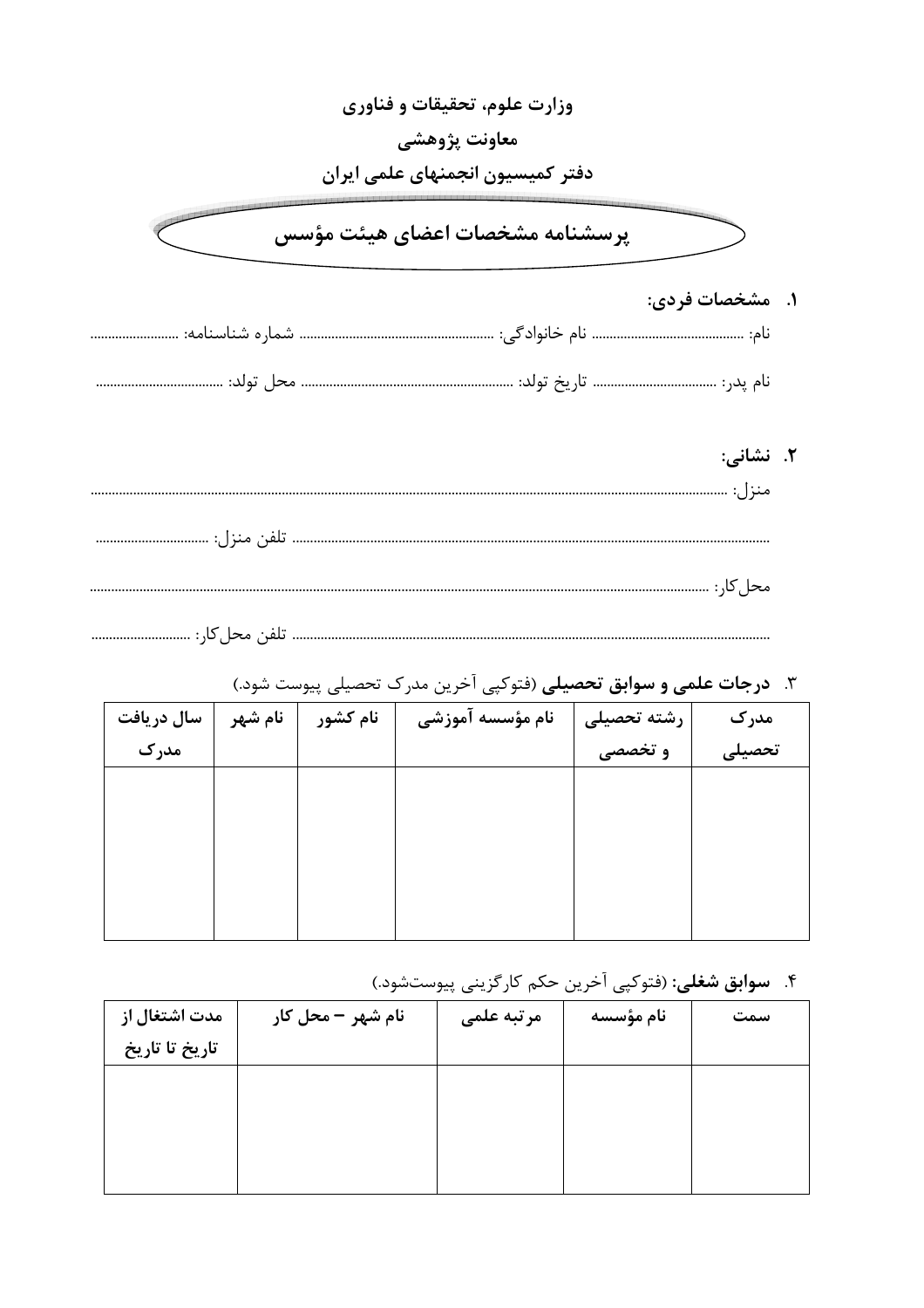## وزارت علوم، تحقیقات و فناوری معاونت پژوهشی دفتر كميسيون انجمنهاى علمى ايران

۵. عناوین اختراعات ثبت شده را به شرح زیر ذکر فرمایید. فتوکپی هر یک از گواهیهای مربوط به اختراعات ثبت شده پيوست شود.

| تاريخ ثبت | محل ثبت | شماره ثبت | نام همکاران | عنوان اختراع |
|-----------|---------|-----------|-------------|--------------|
|           |         |           |             |              |
|           |         |           |             |              |
|           |         |           |             |              |
|           |         |           |             |              |
|           |         |           |             |              |

۶. عنوان کتابهایی که تاکنون چاپ شدهاست:

۷. عنوان مقالههایی که تاکنون چاپ شدهاست.

محل امضا

(خلاصه بيوگرافي علمي ضميمه شود)

تهران – خيابان انقلاب – تقاطع فلسطين – ساختمان بنياد فجر- تلفن/فاكس: ۶۴۹۴۱۵۴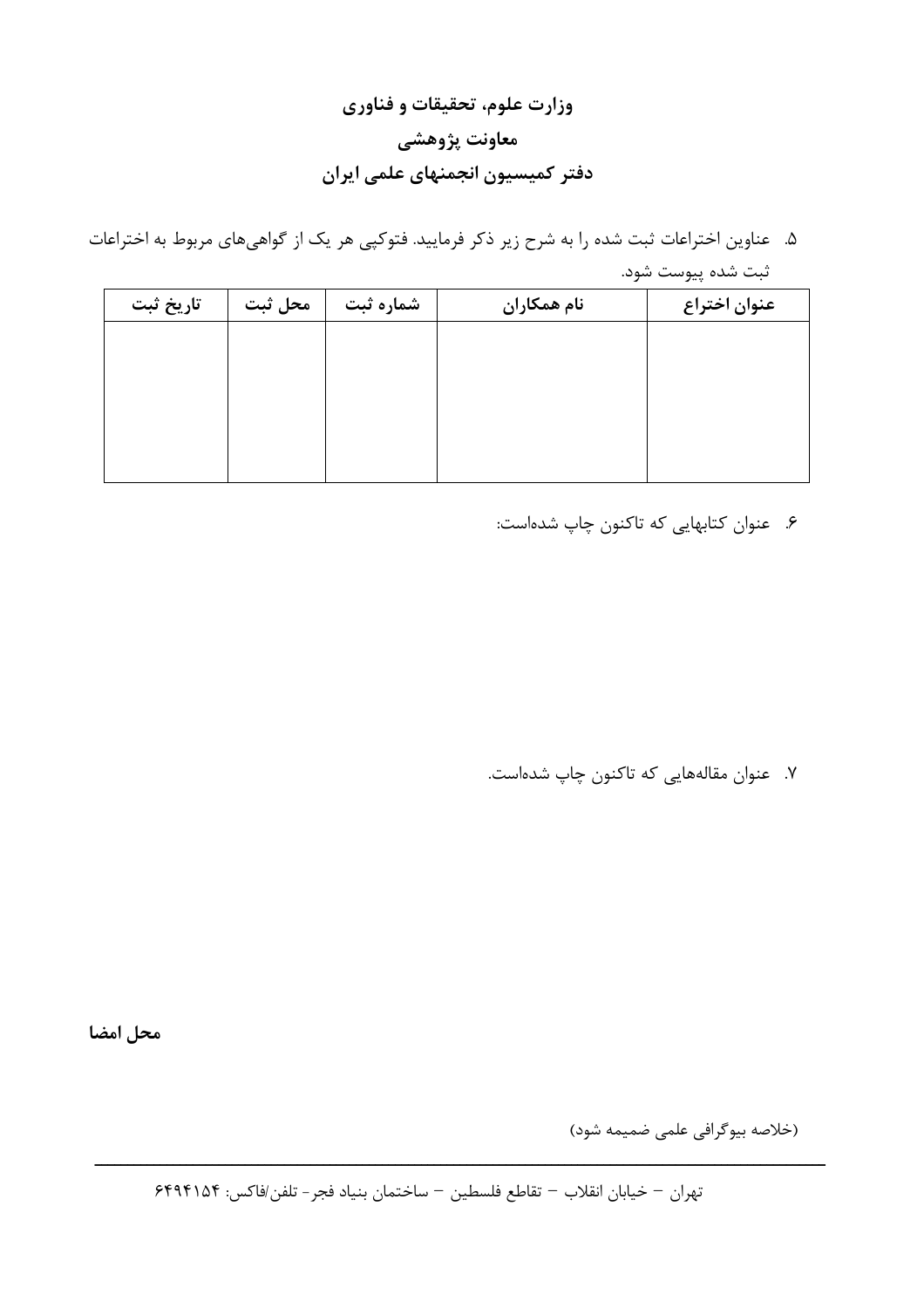#### بسمه تعالى

### وزارت علوم، تحقیقات و فناوری – معاونت پژوهشی دفتر انجمنهای علمی ایران

#### "اساسنامه نمونه" انجمنهای علمی

فصل اول – كليات و اهداف م**اده ۱:** بهمنظور گسترش و پیشبرد و ارتقای علمی .................................. و توسعه کیفـی نیروهـای متخصـص و 

م**اده ۲:** انجمن مؤسسهای غیر انتفاعی است و در زمینههای علمی و پژوهشی و فنی فعالیت می کند و از تاریخ ثبت دارای شخصیت حقوقی است و رییس هیئت مدیره آن نماینده قانونی انجمن می باشد.

علمی می تواند در هر منطقه از کشور تشکیل شود.

**تبصره:** هیئت مدیره میتواند در صورت لزوم نسبت به تغییر نشانی مرکز اصلی انجمن اقدام کند به شرط آنکه موضوع در روزنامه رسمی کثیرالانتشار اعلام شود و کتباً به اطلاع کمیسیون انجمنهای علمـی وزارت علـوم، تحقیقـات و فنــاوری بر سد.

ماده ۴: انجمن از تاریخ تصویب این اساسنامه برای مدت نامحدود تشکیل می شود و ملزم بـه رعایـت قـوانین جمهوری اسلامی ایران است.

#### فصل دوم – وظايف و فعاليتها:

م**اده ۵:** بهمنظور نیل به هدفهای مذکور در ماده (۱) این اساسنامه، انجمن اقدامات زیر را بهعمل خواهدآورد: ١-۵- انجام تحقیقات علمی و فرهنگی در سطح ملی و بین|لمللی با محققان و متخصصانی که به گونـهای 

۲-۵- همکاری با نهادهای اجرایی، علمی و پژوهشـی در زمینــه ارزیـابی و بـازنگری و اجـرای طـرحهـا و برنامههای مربوط به امور آموزش و پژوهش در زمینه علمی موضوع فعالیت انجمن. ۳-۵- ترغیب و تشویق پژوهشگران و تجلیل از محققان و استادان ممتاز. ۴-۵- ارائه خدمات آموزشی و پژوهشی و فنی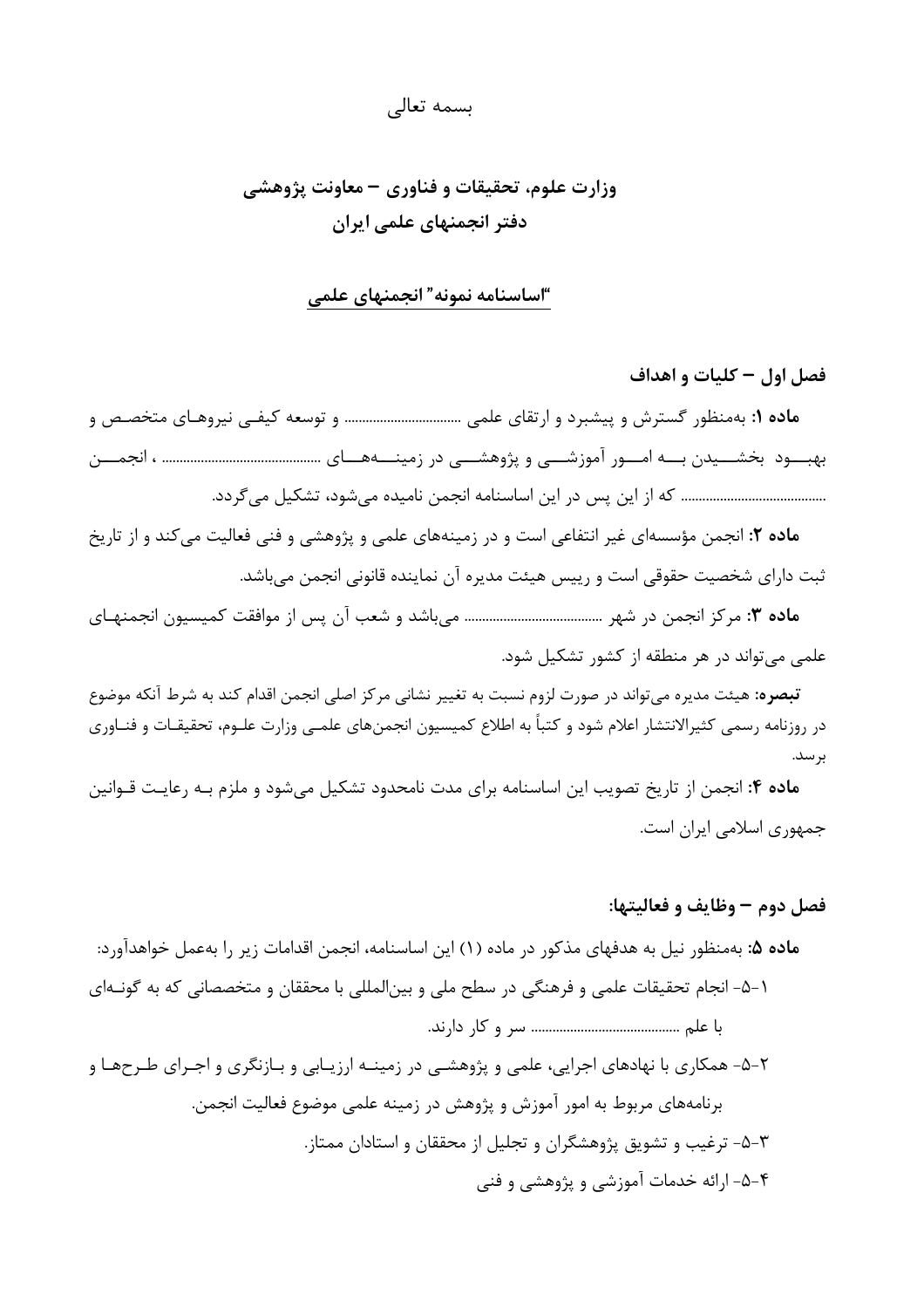۵-۵- برگزاری گردهماییهای علمی در سطح ملی، منطقهای و بینالمللی ۶-۵- انتشار کتب و نشریات علمی.

فصل سوم – انواع و شرایط عضویت

١-۶– عضويت پيوسته مؤسسان انجمن و کلیه افرادی که حداقل دارای درجه کارشناسی ارشد در رشـته ................................... و رشتههای وابسته باشند، می توانند بهعضویت پیوسته درآیند. ٢-۶- عضويت وابسته: اشخاصی که دارای درجه کارشناسی هستند و مدت ۵ سال به نحوی در یکی از رشتههای مذکور در بنـد ١-۶ شاغل باشند. ۶-۳- عضویت دانشجویی: ۴-۶- عضويت افتخاري: خاص باشد، یا در پیشبرد اهداف انجمن کمکهای مؤثر و ارزندهای نموده باشند. ۵-۶- اعضای مؤسساتی (حقوقی) سازمانهایی که در زمینههای علمی و پژوهشی مربوط فعالیت دارند می توانند به عضویت انجمن درآیند. تبصره ۱: افراد دارای درجه کارشناسی در یکی از رشتههای مذکور در بند ۱-۶ می توانند با تصویب هیئت مـدیره به عضويت پيوسته انجمن درآيند. تبصره ٢: اعضاى مؤسساتى به مثابه عضو وابسته انجمن محسوب مى شوند.

م**اده ۷:** هر یکی از اعضاء سالانه مبلغی را که میزان آن توسط مجمع عمومی تعیین میگردد بـه عنـوان حـق عضويت پرداخت خواهدكرد. تبصره ۱: پرداخت حق عضویت هیچگونه حق و ادعایی نسبت به دارایی انجمن برای عضو ایجاد نمی کند. تبصره ٢: اعضاى افتخارى انجمن از يرداخت حق عضويت معاف هستند.

> ماده ٨: عضویت در یکی از موارد زیر خاتمه می یابد: ۱-۸- استعفای کتبی ٢-٨- عدم يرداخت حق عضويت سالانه تبصره: تأييد خاتمه عضويت با هيئت مديره است.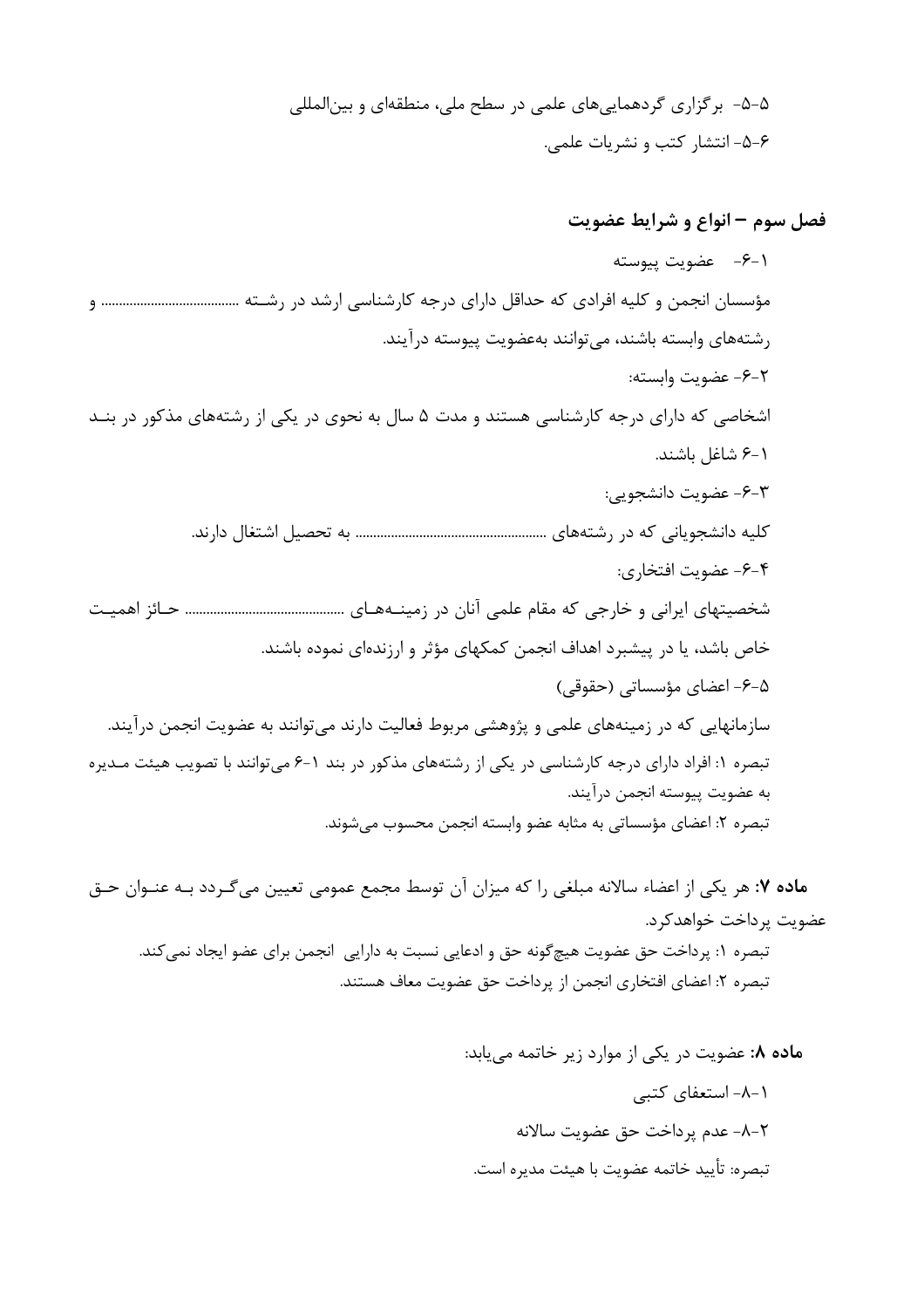فصل چهارم – اركان انجمن ماده ۹: اركان اصلي عبارتند از: ج: بازرس ب: هيئت مدير ه الف: مجمع عمومي

#### الف: مجمع عمومي

ماده ۱۰: مجمع عمومی از گردهمایی اعضای پیوسته به صورت عادی یا فوقالعاده تشکیل می شود. ۱-۱۰- مجمع عمومی عادی سالی یکبار تشکیل می شود و با حضور یا رأی کتبی نصف به علاوه یـک کـل اعضای پیوسته انجمن رسمیت می یابد و تصمیمات با اکثر آراء معتبر است. ۲-۱۰- مجمع عمومی فوق|لعاده در مورد ضروری با دعوت هیئـت مـدیره یـا بـازرس (بازرسـان) و یـا بـا تقاضای کتبی یک سوم اعضای پیوسته تشکیل می شود. ٣-١٠- در صورتي كه در دعوت نخست جلسه مجمع عمومي رسميت نيافت جلسه دوم به فاصـله حـداقل بیست روز بعد تشکیل میشود و با تعداد حاضر در جلسه رسمیت خواهدیافت. در ضمن اخذ آراء می توانـد بصورت مکاتبه ای ــ براساس آییننامهای که توسط هیئت مدیره تدوین میشود ــ انجام شود. تبصره ۱: دعوت برای تشکیل مجامع عمومی بهصورت کتبی یا آگهی در روزنامه کثیرالانتشار است و بایـد حـداقل یانزده روز قبل از تشکیل مجمع به اطلاع اعضای پیوسته برسد. تبصره ٢: يکسوم اعضاي پيوسته مي توانند مستقيماً اقدام به دعوت براي تشکيل مجمع عمومي فوق|لعاده نماينــد مشروط بر اینکه هیئت مدیره و نیز بازرس انجمن به تقاضای ایشان پاسخ منفـی داده باشـد و در چنـین حـالتی، ایشان باید در آگهی دعوت به عدم اجابت درخواست خود، توسط هیئت مدیره یا بازرس تصریح نمایند. تبصره ۳: درصورت تحقق تبصره فوق، دستور جلسه عمومی منحصراً موضوعی خواهـدبود کـه در تقاضـانامه ذکـر شدەاست. تبصره ۴: شرایط تشکیل مجمع عمومی فوق|لعاده همانند شرایط تشکیل مجمع عمومی عادی است و تصمیمات با دو سوم آراء معتبر است.

ماده ١١: وظايف مجامع عمومي

#### الف –مجمع عمومي عادي

- انتخاب اعضای هیئت مدیره و بازرس (بازرسان درصورت وجود بیش از یک بارزس اصلی)
	- –۔ تصویب خط مشے انجمن
	- بررسی و تصویب پیشنهادات هیئت مدیره و بازرس (بازرسان)
		- –۔ تعیین میزان حق عضویت
		- $\left(\cdot\right)$  عزل هيئت مديره و بازرس (بازرسان)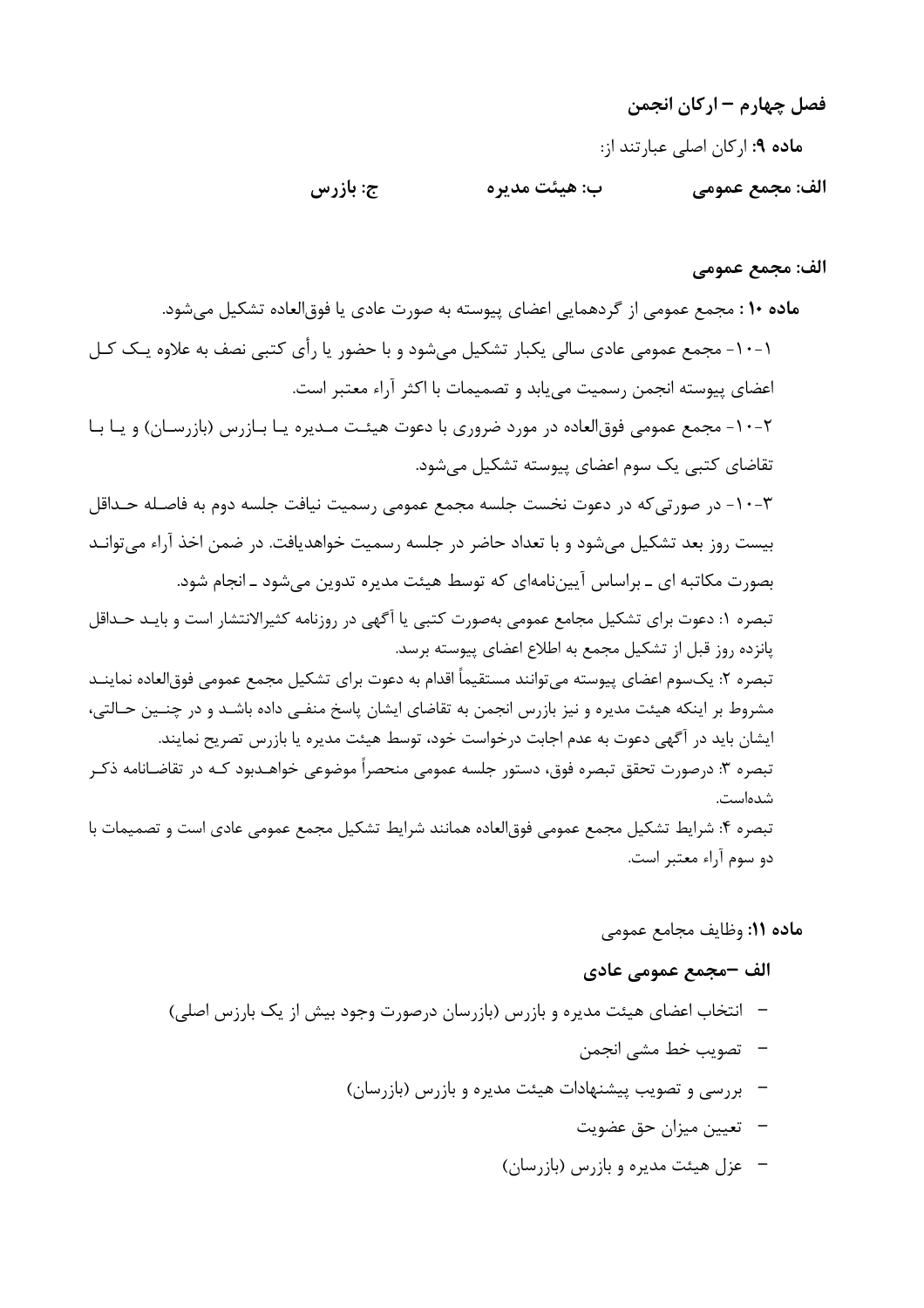- بررسی و تصویب ترازنامه و صورتحساب درآمدها و هزینههای سال مالی گذشته و بودجـه سـال آتـی انجمن.
	- ب مجمع عمومي فوق|لعاده
	- –۔ تصویب تغییرات در مفاد اساسنامه
		- –۔ تصويب انحلال انجمن

تبصره ۱: مجامع عمومی توسط هیئت رئیسهای مرکب از یک رییس، یک منشی و دو ناظر اداره میشوند. تبصره ۲: اعضای هیئت رییسه با اعلام و پذیرش نامزدی خود در مجمع انتخاب میشوند. تبصره ۳: اعضای هیئت رییسه نباید از بین کسانی باشند که خود را در انتخابات هیئت مـدیره و بـازرس کاندیـدا کر دہاند.

#### پ– هيئت مدير ه

م**اده ١٢:** هيئت مديرة انجمن مركب از ............. عضو اصلي و ............. عضو علىالبدل است. كه هر ............ يكبار با رأى مخفى از ميان اعضاى پيوسته انجمن انتخاب مىشوند. ١-١٢- هيچيک از اعضا نمي توانند بيش از دو دوره متوالي به عضويت هيئت مديره انتخاب شوند. ۲–۱۲– عضویت در هیئت مدیره افتخاری است. ٣-١٢- هيئت مديره حداكثر تا ................... پس از انتخاب شدن تشكيل جلسه داده و با رأى كتبى نسبت به تفكيك وظايف خود اقدام مىنمايد. ۵-۱۲- هیئت مدیره موظف است برحسب نیاز هر یک ماه یکبار تشکیل جلسه دهد. فاصـله بـین ارسـال دعوتنامه يا تلفن با تاريخ تشكيل جلسه هيئت مديره حداقل سه روز است. ۶-١٢- جلسات هيئت مديره با حضور اكثريت اعضا رسميت مي يابد و تصميمات متخذه بـا اكثريـت آراي موافق، معتبر است. ۷-۱۲- کلیه مصوبات هیئت مـدیره ثبـت و پـس از امضـای اعضـا در دفتـر صورتجلسـات هیئـت مـدیره نگهداری مے شود. ۸-۱۲- شرکت اعضای هیئت مدیره در جلسات ٍ ضروری است و غیبت هر یک از اعضا بدون عذر موجه به تشخیص هیئت مدیره تا سه جلسه متوالی و پنج جلسه متناوب در حکم استعفای عضو غایب خواهدبود. ۹-۱۲- درصورت استعفا، بركناري يا فوت هر يک از اعضاي هيئت مديره، عضـو علـي|لبــدل بـراي مــدت باقیماندهٔ دورهٔ عضویت به جانشینی وی تعیین خواهدشد. ۱۰–۱۲– شرکت بازرس (بازرسان) در جلسات هیئت مدیره بدون داشتن حق رأی مجاز است.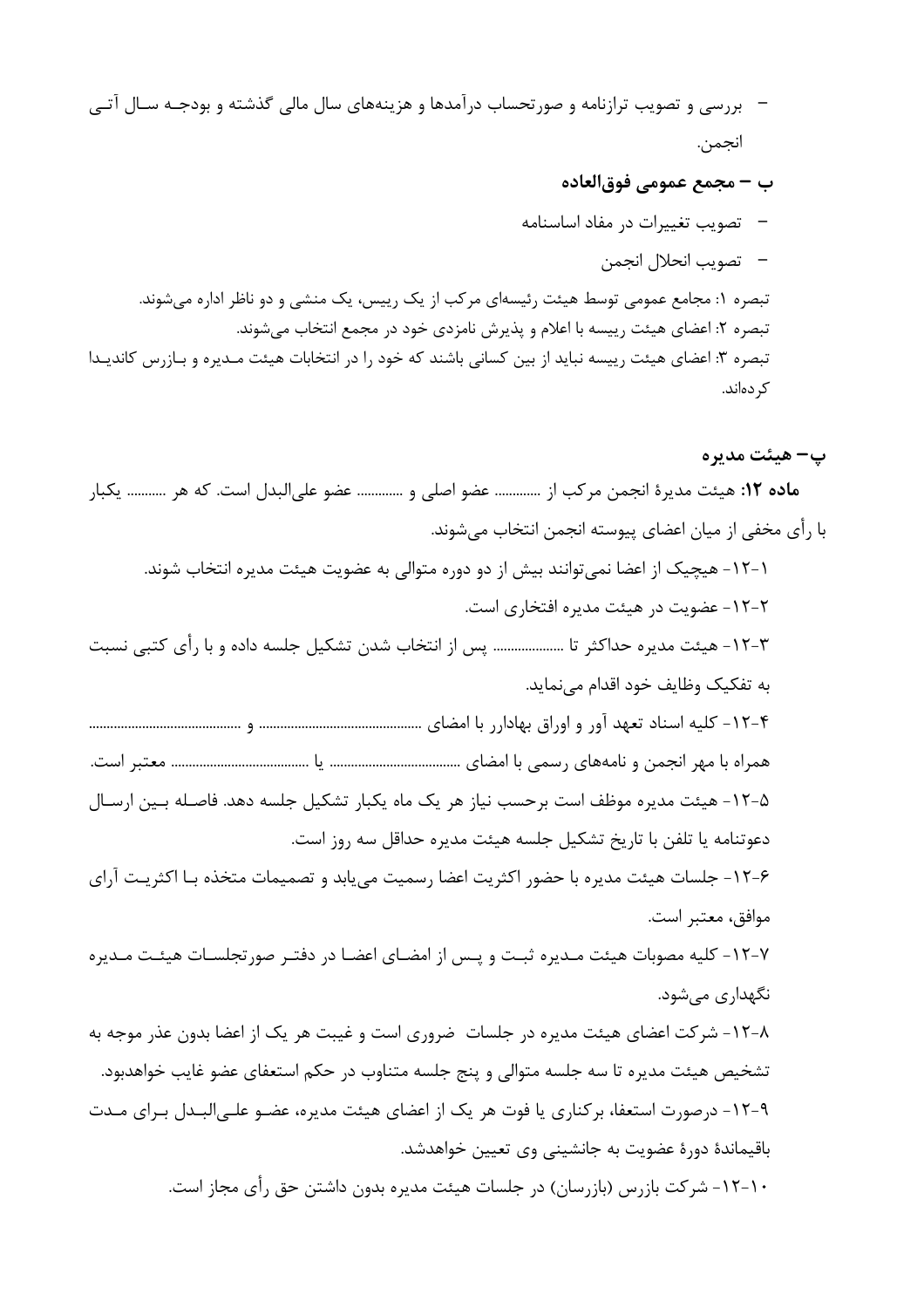ماده ۱۳: هیئت مدیره نماینده قانونی انجمن میباشد و وظایف اختیارات آن به شرح زیر است: ١-١٣- اداره امور جارى انجمن طبق اساسنامه و مصوبات مجمع عمومى ٢-١٣- تشكيل گروههاي علمي انجمن، تعيين وظايف و نظارت بر فعاليت آنها ۳–۱۳– هیئت مدیره می تواند هر اقدام و معاملـهای را کـه ضـروری بدانـد در مـورد نقـل و انتقـال امـوال غیرمنقول و تبدیل به احسن یـا تـرهین و فـک رهـن و اسـتقراض بـه اسـتثنای واگـذاری قطعـی امـوال غیرمنقول که مستلزم تصویب مجمع عمومی است انجام میدهد. ۴-۱۳- جز دربارهٔ موضوعاتی که به موجب مفاد اساسنامه اخذ تصمیم و اقـدام دربـاره آنهـا در صـلاحیت خاص مجامع عمومی است، هیئت مدیره کلیه اختیارات لازم برای اداره امور را مشروط به رعایت حـدود موضوع فعالیت انجام دارا میباشد. ۵-۱۳- تهیه گزارش سالانه و تنظیم تراز نامه مالی و صورتحسـاب درآمـدها و هزینـههـای انجمــن بـرای تصویب در مجمع عمومی و ارائه به مرجع نظارت در موقع مقرر. ۶-۱۳- اقامه دعوی و پاسخگویی به دعاوی اشخاص حقیقی یا حقوقی در تمام مراجع و مراحـل دادرســی با حق تعيين وكيل و حق توكيل بهغير. ۷-۱۳- انتخاب و معرفی نمایندگان انجمن برای شرکت در مجامع علمی داخلی و خارجی ۸-۱۳- اجرای طرحها و برنامههای علمی در چارچوب وظایف انجمن ۹-۱۳- جلب هدایا و کمکهای مالی ۱۰–۱۳- اهدای بورسهای تحقیقاتی و آموزشی ١١-١٣- اتخاذ تصميم در مورد عضويت انجمن در مجامع علمـي داخلـي و خــارجي بـا رعايـت قــوانين و مقررات جاری کشور. ۱۲–۱۳– ارسال گزارشهای لازم به کمیسیون انجمنهای علمی وزارت علوم، تحقیقات و فناوری ۱۳-۱۳- هیئت مدیره موظف است ظـرف حـداکثر ۴ مـاه پـیش از پایـان دوره تصـدی خـود نسـبت بـه فراخواني مجمع عمومي و انتخاب هيئت مديره جديد اقدام و بلافاصله نتايج را همراه با صورتجلسه مجمع عمومی برای بررسی به کمیسیون انجمنهای علمی ارسال نماید. تبصره: هیئت مدیره پیشین تا تایید هیئت مـدیره جدیـد از سـوی کمیسـیون انجمـنهـای علمـی وزارت علـوم، تحقیقات و فناوری مسئولیت امور انجمن را برعهده خواهدداشت.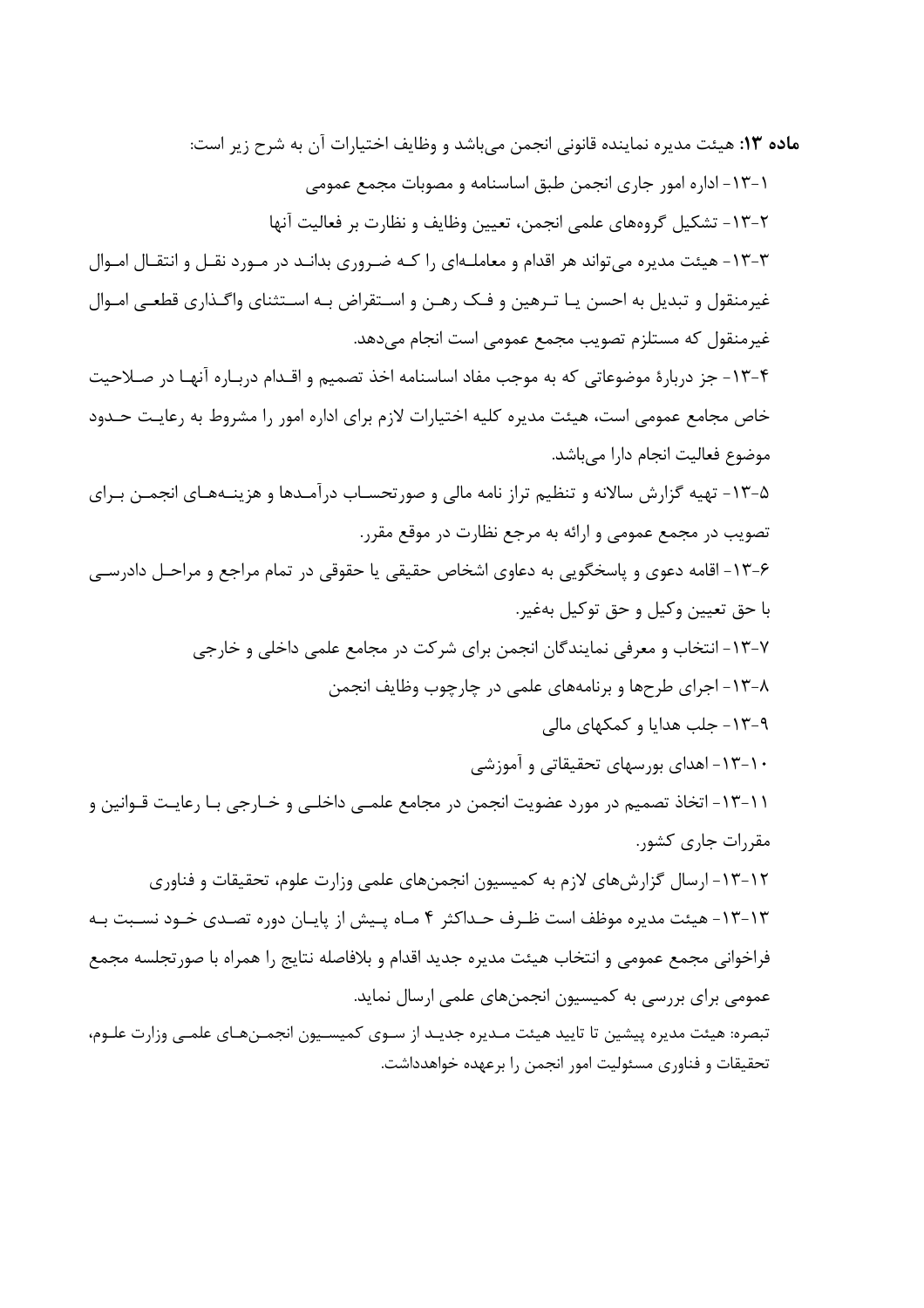ج – بازرس (بازرسان)

ماده ۱۴: مجمع عمومی عادی ................... را بهعنوان بازرس اصلی و ............................. را بـه عنـوان علـیالبـدل برای مدت ......... انتخاب مے نماید.

تبصره: انتخاب مجدد بازرس يا بازرسان بلامانع است. ماده ۱۵: وظایف بازرس یا بازرسان به شرح زیر است. ۱–۱۵– بررسی اسناد و دفاتر مالی انجمن و تهیه گزارش برای مجمع عمومی ۲-۱۵- بررسی گزارش سالانه هیئت مدیره و تهیه گزارش از عملکرد انجمن برای اطلاع مجمع عمومی ٣-١۵- گزارش هرگونه تخلف هيئت مديره از مفاد اساسنامه به مجمع عمومي تبصره: کلیه اسناد و مدارک انجمن اعم از مالی و غیرمالی را در هر زمان و بدون قید و شرط باید از سوی هیئت

مدیره برای بررسی در دسترس بازرس (بازرسان) قرارگیرد.

فصل ينجم – گروههاي علمي انجمن

ماده ۱۶: انجمن میتواند گروهها و کمیتههای زیر را تشکیل دهد کـه براسـاس شـرح وظـایفی کـه از سـوی هیئت مدیره برای آنها تعیین شود به فعالیت می پردازند.

> ۱) گروههای تخصصی ۲) کمیته آموزش و پژوهش ٣) كميته انتشارات ۴) کمیته آمار و اطلاعات ۵) کمیته پذیرش و روابط عمومی ۶) کمیته گردهماییهای علمی

۱-۱۶– انجمن مجاز به تشکیل گروهها و کمیتههای دیگری که بر حسب نیاز احساس میشود، نیز میباشد.

#### فصل ششم – بودجه و مواد متفرقه

ماده ١٧: منابع مالي انجمن عبارتند از: ١-١٧- حق عضويت اعضا ۲-۱۷- درآمدهای ناشی از ارائه خدمات آموزشی و پژوهشی و مشاورهای و فروش کتب و نشریات علمی ۳-۱۷- دریافت هدایا و کمکها ۰۱۷-۴ کلیه عواید و در آمدهای انجمن صرف اهداف و موضوع ماده ۵ این اساسنامه خواهدشد.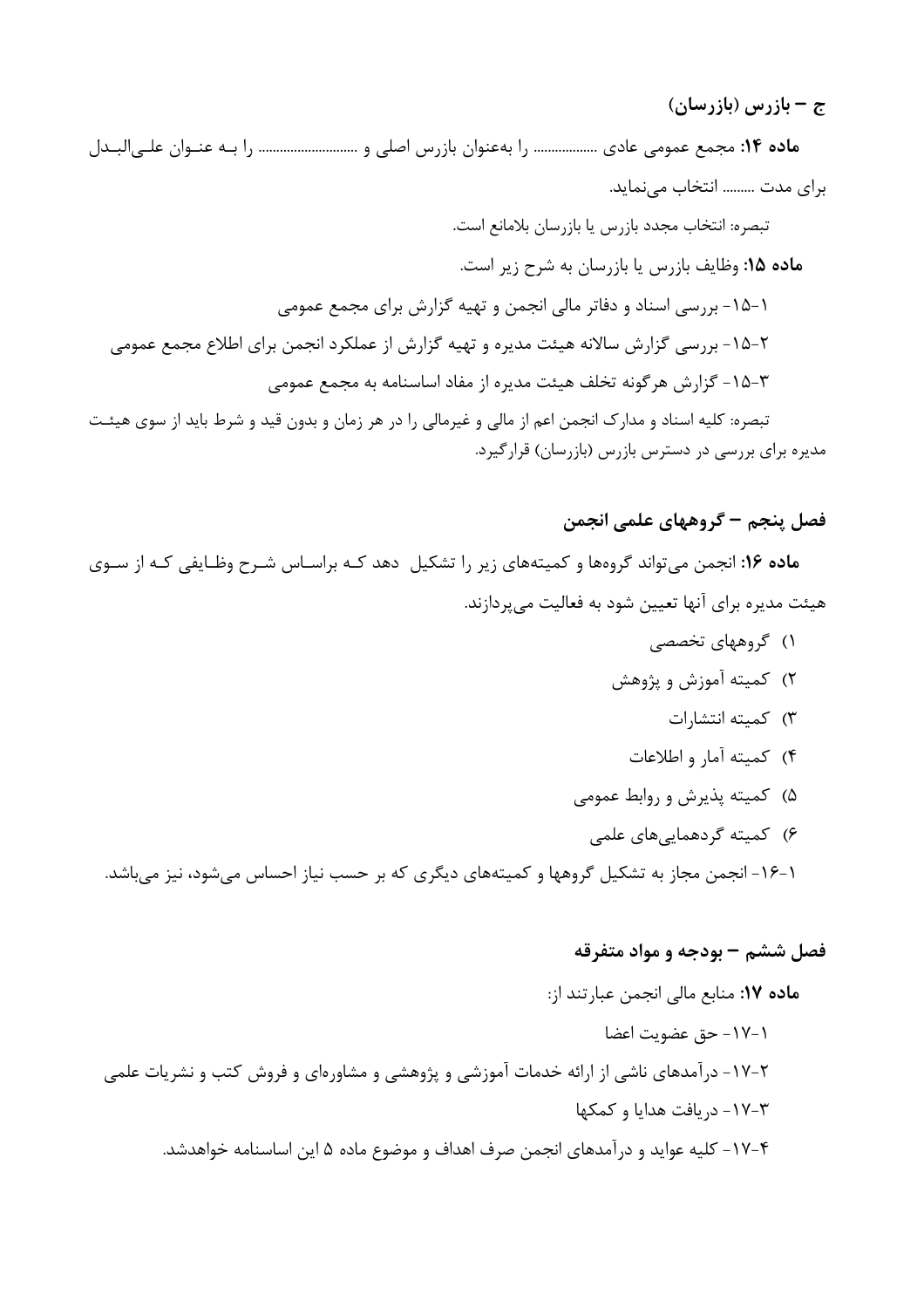ماده ۱۸: درآمدها و هزینههای انجمن در دفاتر قانونی ثبت و شـرح آن هـر سـال پـس از تصـویب در مجمـع عمومی به کمیسیون انجمنهای علمی وزارت علوم، تحقیقات و فناوری ارسال می شود.

ماده ۱۹: کلیه وجوه انجمن در حساب مخصوصی به نام انجمن نزد بانکهای کشور نگهداری می شود.

م**اده ۲۰:** هیچیک از مؤسسین یا صاحبان سرمایه حق برداشت یا تخصیص هیچ گونه سودی اعم از سود سـهام یا سرمایه را نداشته و خود و وابستگان درجه یک آنها نمی توانند مبادرت به انجام معاملات با مؤسسه نمایند.

ماده ۲۱: کلیه مدارک و پرونده مالی و غیرمالی مرتبط با فعالیتهای انجمن در محـل دفتـر مرکـزی انجمـن نگهداری می شود و در موقع مراجعه مرجع نظارت یا سایر مراجع صلاحیت دار در اختیار آنان قرار خواهد گرفت.

م**اده ۲۲:** هرگونه تغییر در مفاد اساسنامه، پس از تصویب کمیسیون انجمنهای علمی وزارت علوم، تحقیقات و فناوری معتبر است.

ماده ٢٣: انجمن تابعیت جمهوری اسلامی ایران را دارد و اعضای آن به نام انجمن حــق فعالیـت سیاســی یــا وابستگی به گروهها و احزاب سیاسی را ندارند.

م**اده ۲۴:** درصورت تصویب انحلال انجمن در مجمع عمومی، همان مجمع هیئت تسـویهای را بـرای پرداخـت ديون و وصول مطالبات انجمن انتخاب خواهدكرد. هيئت تسويه موظف است پــس از وصــول مطالبــات و پرداخــت بدهیها کلیه داراییهای منقول و غیرمنقول انجمن را با نظارت وزارت علوم، تحقیقات و فناوری به یکی از مؤسسات آموزشی یا پژوهشی کشور واگذار کند.

م**اده ۲۵:** این اساسنامه مشتمل بـر ......... فصـل، ............... مـاده، .................. زیرمـاده و ................... تبصـره در 

محل امضاي هيئت رييسه جلسه مجمع عمومي محل امضاي هيئت مؤسس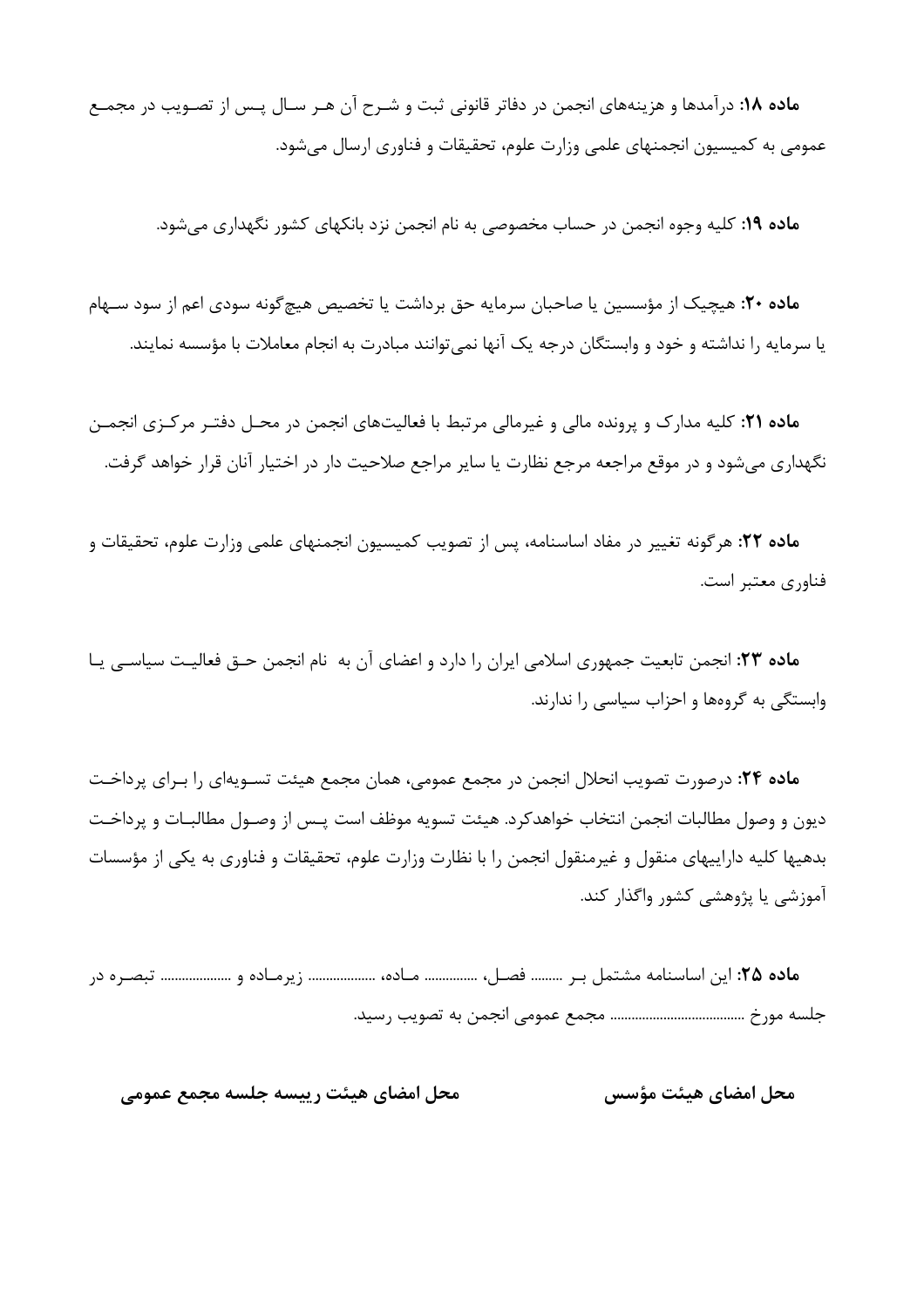مدارک لازم برای ثبت انجمن در اداره ثبت شركتها و مالكيت صنعتى

توجه: کلیه مدارک باید مطابق با اساسنامه تکمیل و ارائه شود.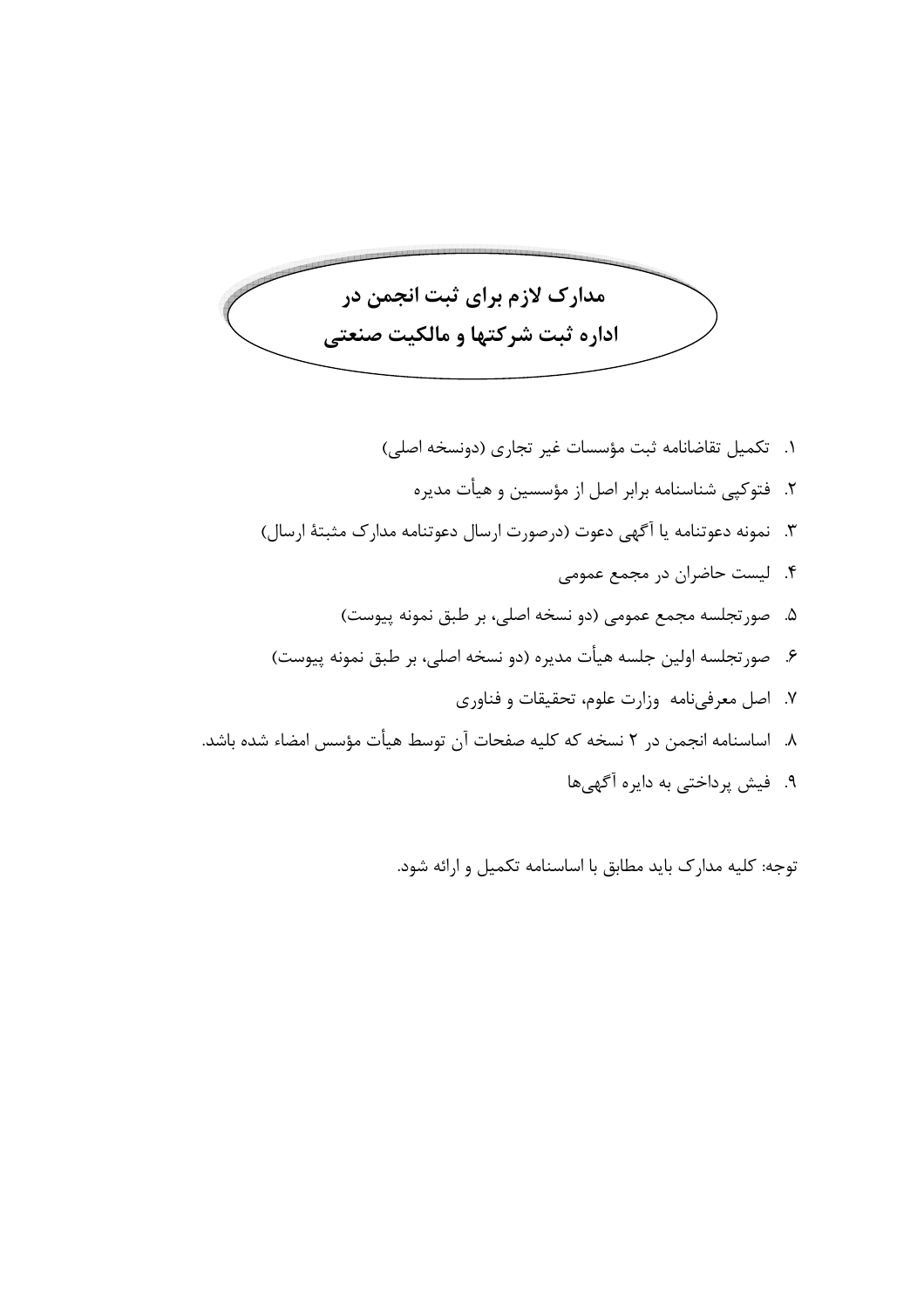### قوه قضائيه

## سازمان ثبت اسناد و املاک کشور اداره کل ثبت شرکتها و مالکیت صنعتی بسمەتعالى

### تقاضا نامه ثبت مؤسسه غير تجاري

- ١- نام مؤسسه:
- ٢- موضوع مؤسسه:
	- ٣- تابعيت:
- ۴- مرکز اصلی مؤسسه و نشانی صحیح آن:
- ۵- اسامی مؤسسین (مشخصات کامل قید شود)
	- ۶- تاریخ تشکیل مؤسسه:
- ٧- مدير يا مديران و اشخاصي كه در مؤسسه حق امضاء دارند:
	- ۸– دارائی مؤسسه و میزان دارائی هر یک از مؤسسین:
- ۹- آدرس شعب مؤسس (در صورت تأسیس در سایر شهرستانها)
	- ۱۰-نام مدیر یا مدیران شعب:

امضاء مؤسسين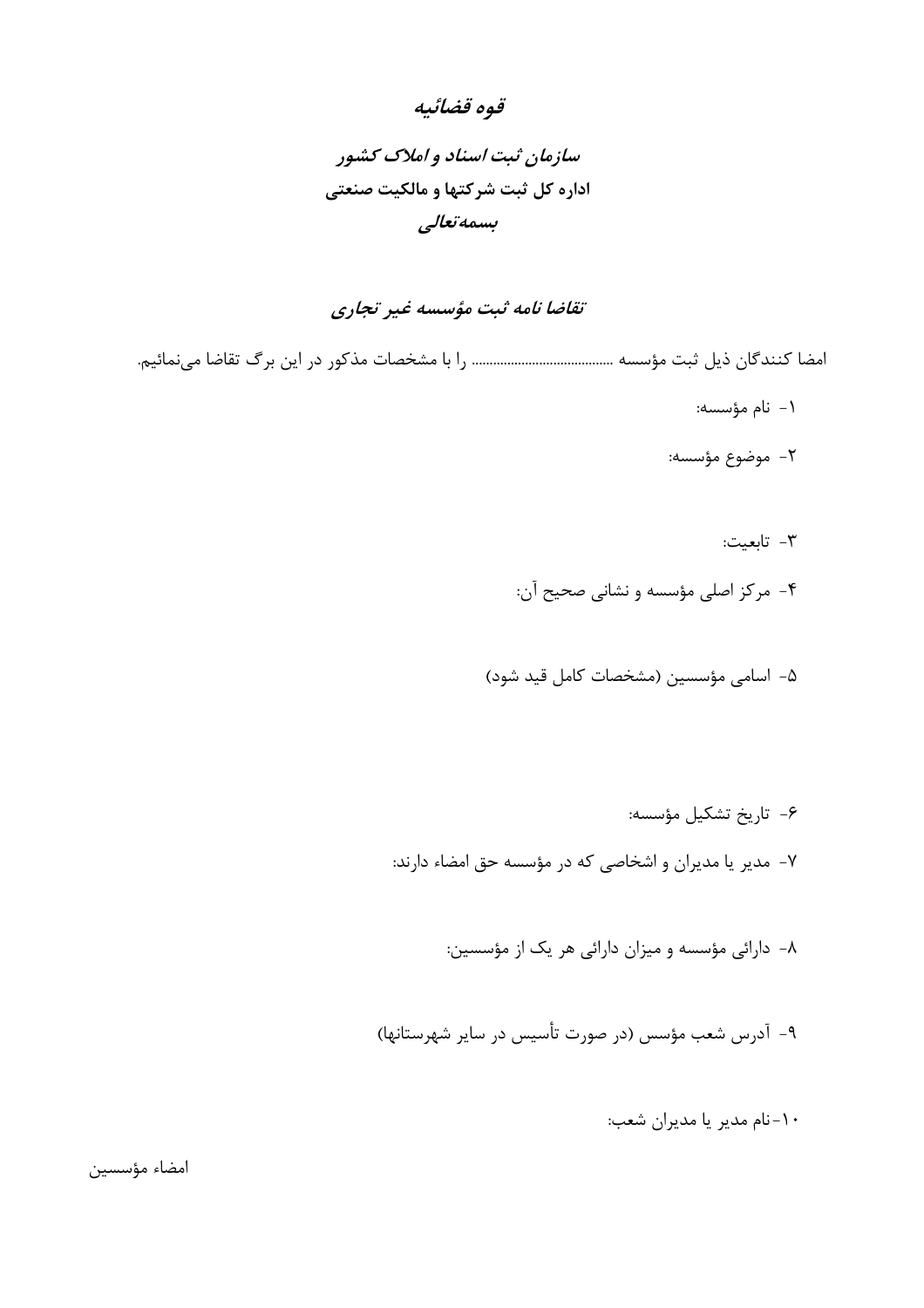### بسمه تعالى

### صور تجلسه مجمع عمومی عادی انجمن ......

| تشکیل شد. در این جلسه پس از قرائت آیاتی از قرآن مجید در مورد انتخاب اعضای هیئت رییسه جلسه به شرح     |
|------------------------------------------------------------------------------------------------------|
| زیر اقدام شد.                                                                                        |
|                                                                                                      |
|                                                                                                      |
| آنگاه بر طبق دستور جلسه موارد زیر مورد بررسی و تصویب قرار گرفت.                                      |
|                                                                                                      |
|                                                                                                      |
|                                                                                                      |
|                                                                                                      |
| پس از معرفی نامزدهای عضویت در هیئت مدیره و بازرسی انجمن و اخذ و قرائت آرا نتایج به شرح زیر اعلام شد. |
|                                                                                                      |
|                                                                                                      |
|                                                                                                      |
|                                                                                                      |
|                                                                                                      |
|                                                                                                      |
| کلیه امور ثبتی انجمن را در اداره ثبت شرکتها و مالکیت صنعتی انجام داده و دفاتر مربوطه را امضا کند.    |

| محل امضاي هيئت رييسه جلسه | محل امضاى انتخاب شدگان |
|---------------------------|------------------------|
|                           |                        |
|                           |                        |
|                           |                        |
|                           |                        |
|                           |                        |
|                           |                        |
|                           |                        |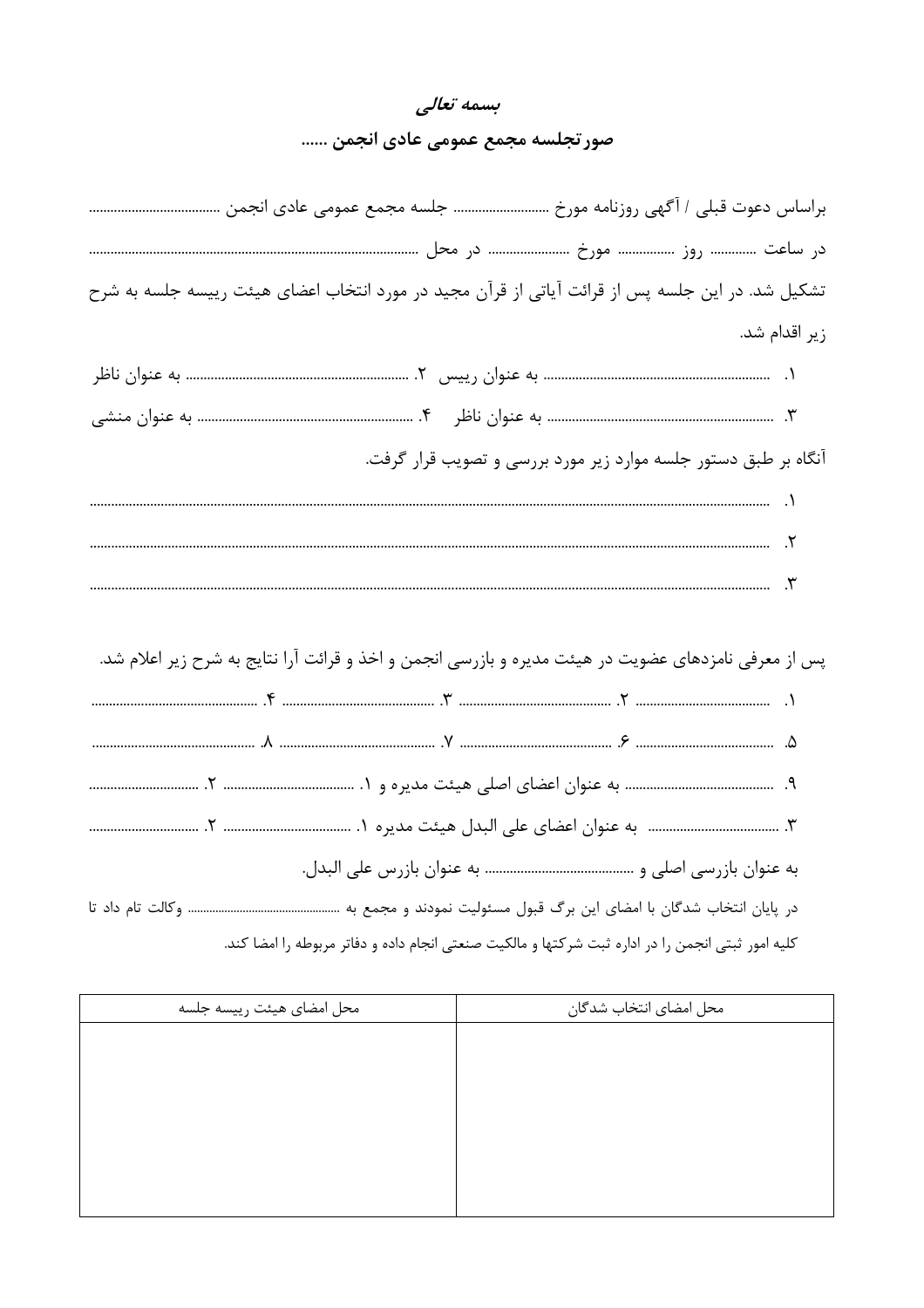| بسمه تعالى                            |  |
|---------------------------------------|--|
| صور تجلسه اولين جلسه هيئت مديره انجمن |  |

| تفکیک وظایف رأی گیری به عمل آمد که در نتیجه:                                                                              |
|---------------------------------------------------------------------------------------------------------------------------|
| ۱. سیسیسیسیسیسیسیسیسیسیسیسیسیسیسیسیسی هیئت مدیره                                                                          |
| ٢. سسسسسسسسسسسسسسسسسسسسسسسسسسس به عنوان نايب رييس                                                                         |
|                                                                                                                           |
|                                                                                                                           |
| داد تا کلیه امور ثبتی هیئت مدیره را در اداره ثبت شرکتها و مالکیت صنعتی انجام داده و دفاتر مربوطه را امضا کند. ضمنأ براساس |
|                                                                                                                           |
|                                                                                                                           |
|                                                                                                                           |

| محل امضاى بازرس انجمن | محل امضای حاضرین در جلسه | محل امضاى انتخاب شدگان |
|-----------------------|--------------------------|------------------------|
|                       |                          |                        |
|                       |                          |                        |
|                       |                          |                        |
|                       |                          |                        |
|                       |                          |                        |
|                       |                          |                        |
|                       |                          |                        |
|                       |                          |                        |
|                       |                          |                        |
|                       |                          |                        |
|                       |                          |                        |
|                       |                          |                        |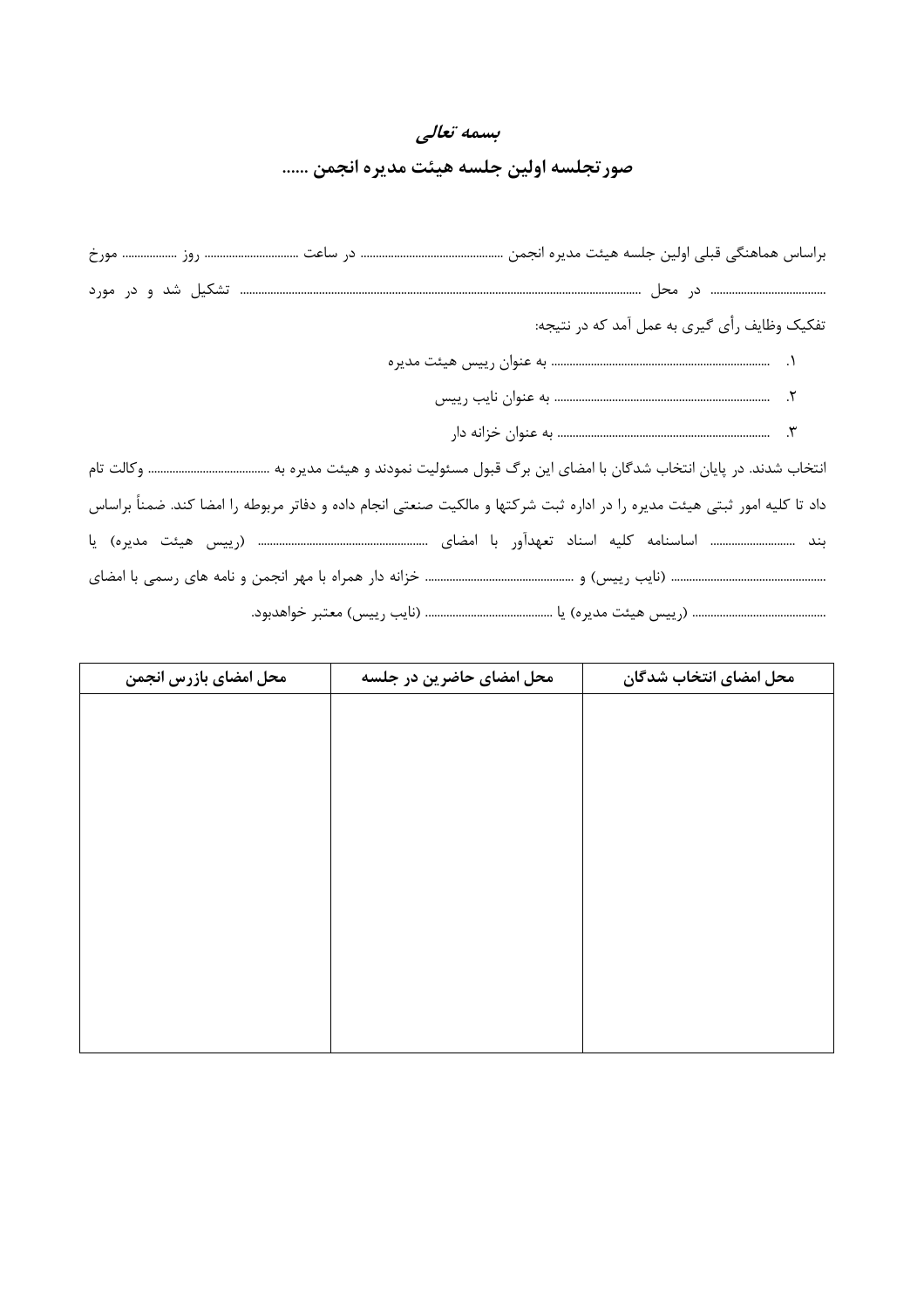فرم خلاصه وضعيت

| محل انجمن:  | نام فارسی انجمن:                |
|-------------|---------------------------------|
| گروه تخصصی: | نام انگلیسی انجمن:              |
|             | توجيه ضرورت تأسيس انجمن:        |
|             |                                 |
|             |                                 |
|             |                                 |
|             |                                 |
|             |                                 |
|             |                                 |
|             |                                 |
|             |                                 |
|             |                                 |
|             |                                 |
|             |                                 |
|             |                                 |
|             |                                 |
|             |                                 |
|             |                                 |
|             |                                 |
|             |                                 |
|             |                                 |
|             |                                 |
|             |                                 |
|             |                                 |
|             |                                 |
|             |                                 |
|             |                                 |
| تأييد نشد€  | پس از طرح در کمیسیون: تأیید شد€ |